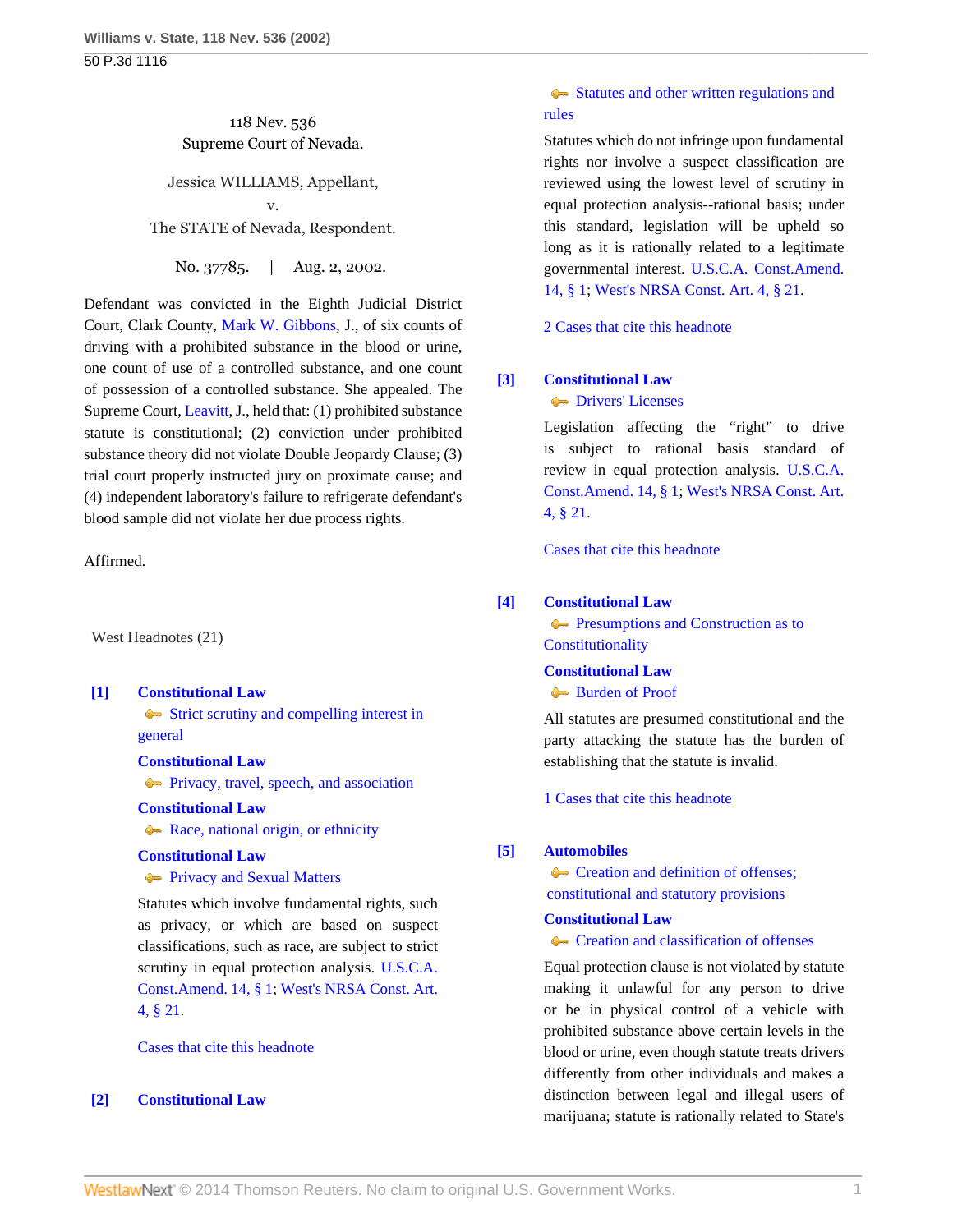interest in highway safety and in deterring illicit drug use. [U.S.C.A. Const.Amend. 14, § 1;](http://www.westlaw.com/Link/Document/FullText?findType=L&pubNum=1000546&cite=USCOAMENDXIVS1&originatingDoc=Ia70b58e8f53911d99439b076ef9ec4de&refType=LQ&originationContext=document&vr=3.0&rs=cblt1.0&transitionType=DocumentItem&contextData=(sc.Search)) [West's](http://www.westlaw.com/Link/Document/FullText?findType=L&pubNum=1000363&cite=NVCNART4S21&originatingDoc=Ia70b58e8f53911d99439b076ef9ec4de&refType=LQ&originationContext=document&vr=3.0&rs=cblt1.0&transitionType=DocumentItem&contextData=(sc.Search)) [NRSA Const. Art. 4, § 21](http://www.westlaw.com/Link/Document/FullText?findType=L&pubNum=1000363&cite=NVCNART4S21&originatingDoc=Ia70b58e8f53911d99439b076ef9ec4de&refType=LQ&originationContext=document&vr=3.0&rs=cblt1.0&transitionType=DocumentItem&contextData=(sc.Search)); West's [NRS 484.379](http://www.westlaw.com/Link/Document/FullText?findType=L&pubNum=1000363&cite=NVST484.379&originatingDoc=Ia70b58e8f53911d99439b076ef9ec4de&refType=LQ&originationContext=document&vr=3.0&rs=cblt1.0&transitionType=DocumentItem&contextData=(sc.Search)), subd. 3.

[5 Cases that cite this headnote](http://www.westlaw.com/Link/RelatedInformation/DocHeadnoteLink?docGuid=Ia70b58e8f53911d99439b076ef9ec4de&headnoteId=200248721900520100914223200&originationContext=document&vr=3.0&rs=cblt1.0&transitionType=CitingReferences&contextData=(sc.Search))

#### <span id="page-1-0"></span>**[\[6\]](#page-6-0) [Automobiles](http://www.westlaw.com/Browse/Home/KeyNumber/48A/View.html?docGuid=Ia70b58e8f53911d99439b076ef9ec4de&originationContext=document&vr=3.0&rs=cblt1.0&transitionType=DocumentItem&contextData=(sc.Search))**

**Creation and definition of offenses:**  [constitutional and statutory provisions](http://www.westlaw.com/Browse/Home/KeyNumber/48Ak316/View.html?docGuid=Ia70b58e8f53911d99439b076ef9ec4de&originationContext=document&vr=3.0&rs=cblt1.0&transitionType=DocumentItem&contextData=(sc.Search))

#### **[Constitutional Law](http://www.westlaw.com/Browse/Home/KeyNumber/92/View.html?docGuid=Ia70b58e8f53911d99439b076ef9ec4de&originationContext=document&vr=3.0&rs=cblt1.0&transitionType=DocumentItem&contextData=(sc.Search))**

• [Motor vehicle offenses](http://www.westlaw.com/Browse/Home/KeyNumber/92k4509(19)/View.html?docGuid=Ia70b58e8f53911d99439b076ef9ec4de&originationContext=document&vr=3.0&rs=cblt1.0&transitionType=DocumentItem&contextData=(sc.Search))

Substantive due process rights are not violated by statute making it unlawful for any person to drive or be in physical control of a vehicle with prohibited substance above certain levels in the blood or urine. [U.S.C.A. Const.Amend. 14, § 1;](http://www.westlaw.com/Link/Document/FullText?findType=L&pubNum=1000546&cite=USCOAMENDXIVS1&originatingDoc=Ia70b58e8f53911d99439b076ef9ec4de&refType=LQ&originationContext=document&vr=3.0&rs=cblt1.0&transitionType=DocumentItem&contextData=(sc.Search)) West's [NRS 484.379,](http://www.westlaw.com/Link/Document/FullText?findType=L&pubNum=1000363&cite=NVST484.379&originatingDoc=Ia70b58e8f53911d99439b076ef9ec4de&refType=LQ&originationContext=document&vr=3.0&rs=cblt1.0&transitionType=DocumentItem&contextData=(sc.Search)) subd. 3.

[1 Cases that cite this headnote](http://www.westlaw.com/Link/RelatedInformation/DocHeadnoteLink?docGuid=Ia70b58e8f53911d99439b076ef9ec4de&headnoteId=200248721900620100914223200&originationContext=document&vr=3.0&rs=cblt1.0&transitionType=CitingReferences&contextData=(sc.Search))

# <span id="page-1-1"></span>**[\[7\]](#page-6-1) [Criminal Law](http://www.westlaw.com/Browse/Home/KeyNumber/110/View.html?docGuid=Ia70b58e8f53911d99439b076ef9ec4de&originationContext=document&vr=3.0&rs=cblt1.0&transitionType=DocumentItem&contextData=(sc.Search))**

# **[Certainty and definiteness](http://www.westlaw.com/Browse/Home/KeyNumber/110k13.1/View.html?docGuid=Ia70b58e8f53911d99439b076ef9ec4de&originationContext=document&vr=3.0&rs=cblt1.0&transitionType=DocumentItem&contextData=(sc.Search))**

A statute is void for vagueness if it fails to give a person of ordinary intelligence fair notice that her conduct is forbidden by statute.

[Cases that cite this headnote](http://www.westlaw.com/Link/RelatedInformation/DocHeadnoteLink?docGuid=Ia70b58e8f53911d99439b076ef9ec4de&headnoteId=200248721900720100914223200&originationContext=document&vr=3.0&rs=cblt1.0&transitionType=CitingReferences&contextData=(sc.Search))

# <span id="page-1-2"></span>**[\[8\]](#page-6-2) [Criminal Law](http://www.westlaw.com/Browse/Home/KeyNumber/110/View.html?docGuid=Ia70b58e8f53911d99439b076ef9ec4de&originationContext=document&vr=3.0&rs=cblt1.0&transitionType=DocumentItem&contextData=(sc.Search))**

# **[Certainty and definiteness](http://www.westlaw.com/Browse/Home/KeyNumber/110k13.1/View.html?docGuid=Ia70b58e8f53911d99439b076ef9ec4de&originationContext=document&vr=3.0&rs=cblt1.0&transitionType=DocumentItem&contextData=(sc.Search))**

Although a facial attack may be asserted as to a statute that implicates constitutionally protected conduct, a statute that does not implicate constitutionally protected conduct may be void for vagueness only if it is vague in all of its applications.

[Cases that cite this headnote](http://www.westlaw.com/Link/RelatedInformation/DocHeadnoteLink?docGuid=Ia70b58e8f53911d99439b076ef9ec4de&headnoteId=200248721900820100914223200&originationContext=document&vr=3.0&rs=cblt1.0&transitionType=CitingReferences&contextData=(sc.Search))

### <span id="page-1-3"></span>**[\[9\]](#page-6-3) [Constitutional Law](http://www.westlaw.com/Browse/Home/KeyNumber/92/View.html?docGuid=Ia70b58e8f53911d99439b076ef9ec4de&originationContext=document&vr=3.0&rs=cblt1.0&transitionType=DocumentItem&contextData=(sc.Search))**

**[Certainty and definiteness in general](http://www.westlaw.com/Browse/Home/KeyNumber/92k4505/View.html?docGuid=Ia70b58e8f53911d99439b076ef9ec4de&originationContext=document&vr=3.0&rs=cblt1.0&transitionType=DocumentItem&contextData=(sc.Search))** 

The Due Process Clause does not require impossible standards of specificity in penal statutes; instead, a statute will be deemed to have given sufficient warning as to proscribed conduct when the words utilized have a well settled

and ordinarily understood meaning when viewed in the context of the entire statute. [U.S.C.A.](http://www.westlaw.com/Link/Document/FullText?findType=L&pubNum=1000546&cite=USCOAMENDXIV&originatingDoc=Ia70b58e8f53911d99439b076ef9ec4de&refType=LQ&originationContext=document&vr=3.0&rs=cblt1.0&transitionType=DocumentItem&contextData=(sc.Search)) [Const.Amend. 14.](http://www.westlaw.com/Link/Document/FullText?findType=L&pubNum=1000546&cite=USCOAMENDXIV&originatingDoc=Ia70b58e8f53911d99439b076ef9ec4de&refType=LQ&originationContext=document&vr=3.0&rs=cblt1.0&transitionType=DocumentItem&contextData=(sc.Search))

[4 Cases that cite this headnote](http://www.westlaw.com/Link/RelatedInformation/DocHeadnoteLink?docGuid=Ia70b58e8f53911d99439b076ef9ec4de&headnoteId=200248721900920100914223200&originationContext=document&vr=3.0&rs=cblt1.0&transitionType=CitingReferences&contextData=(sc.Search))

#### <span id="page-1-4"></span>**[\[10\]](#page-6-4) [Constitutional Law](http://www.westlaw.com/Browse/Home/KeyNumber/92/View.html?docGuid=Ia70b58e8f53911d99439b076ef9ec4de&originationContext=document&vr=3.0&rs=cblt1.0&transitionType=DocumentItem&contextData=(sc.Search))**

**[Presumptions and Construction as to](http://www.westlaw.com/Browse/Home/KeyNumber/92VI(C)3/View.html?docGuid=Ia70b58e8f53911d99439b076ef9ec4de&originationContext=document&vr=3.0&rs=cblt1.0&transitionType=DocumentItem&contextData=(sc.Search)) [Constitutionality](http://www.westlaw.com/Browse/Home/KeyNumber/92VI(C)3/View.html?docGuid=Ia70b58e8f53911d99439b076ef9ec4de&originationContext=document&vr=3.0&rs=cblt1.0&transitionType=DocumentItem&contextData=(sc.Search))** 

#### **[Constitutional Law](http://www.westlaw.com/Browse/Home/KeyNumber/92/View.html?docGuid=Ia70b58e8f53911d99439b076ef9ec4de&originationContext=document&vr=3.0&rs=cblt1.0&transitionType=DocumentItem&contextData=(sc.Search))**

# [Burden of Proof](http://www.westlaw.com/Browse/Home/KeyNumber/92VI(C)4/View.html?docGuid=Ia70b58e8f53911d99439b076ef9ec4de&originationContext=document&vr=3.0&rs=cblt1.0&transitionType=DocumentItem&contextData=(sc.Search))

Statutes are presumptively valid and the burden is on those attacking them to show their unconstitutionality.

[1 Cases that cite this headnote](http://www.westlaw.com/Link/RelatedInformation/DocHeadnoteLink?docGuid=Ia70b58e8f53911d99439b076ef9ec4de&headnoteId=200248721901020100914223200&originationContext=document&vr=3.0&rs=cblt1.0&transitionType=CitingReferences&contextData=(sc.Search))

# <span id="page-1-5"></span>**[\[11\]](#page-6-5) [Automobiles](http://www.westlaw.com/Browse/Home/KeyNumber/48A/View.html?docGuid=Ia70b58e8f53911d99439b076ef9ec4de&originationContext=document&vr=3.0&rs=cblt1.0&transitionType=DocumentItem&contextData=(sc.Search))**

Creation and definition of offenses;  [constitutional and statutory provisions](http://www.westlaw.com/Browse/Home/KeyNumber/48Ak316/View.html?docGuid=Ia70b58e8f53911d99439b076ef9ec4de&originationContext=document&vr=3.0&rs=cblt1.0&transitionType=DocumentItem&contextData=(sc.Search))

### **[Constitutional Law](http://www.westlaw.com/Browse/Home/KeyNumber/92/View.html?docGuid=Ia70b58e8f53911d99439b076ef9ec4de&originationContext=document&vr=3.0&rs=cblt1.0&transitionType=DocumentItem&contextData=(sc.Search))**

 $\triangle$  [Motor vehicle offenses](http://www.westlaw.com/Browse/Home/KeyNumber/92k4509(19)/View.html?docGuid=Ia70b58e8f53911d99439b076ef9ec4de&originationContext=document&vr=3.0&rs=cblt1.0&transitionType=DocumentItem&contextData=(sc.Search))

Statute making it unlawful for any person to drive or be in physical control of a vehicle with prohibited substance above certain levels in the blood or urine is not void for vagueness under Due Process Clause. [U.S.C.A. Const.Amend. 14,](http://www.westlaw.com/Link/Document/FullText?findType=L&pubNum=1000546&cite=USCOAMENDXIVS1&originatingDoc=Ia70b58e8f53911d99439b076ef9ec4de&refType=LQ&originationContext=document&vr=3.0&rs=cblt1.0&transitionType=DocumentItem&contextData=(sc.Search)) [§ 1](http://www.westlaw.com/Link/Document/FullText?findType=L&pubNum=1000546&cite=USCOAMENDXIVS1&originatingDoc=Ia70b58e8f53911d99439b076ef9ec4de&refType=LQ&originationContext=document&vr=3.0&rs=cblt1.0&transitionType=DocumentItem&contextData=(sc.Search)); West's [NRS 484.379](http://www.westlaw.com/Link/Document/FullText?findType=L&pubNum=1000363&cite=NVST484.379&originatingDoc=Ia70b58e8f53911d99439b076ef9ec4de&refType=LQ&originationContext=document&vr=3.0&rs=cblt1.0&transitionType=DocumentItem&contextData=(sc.Search)), subd. 3.

[1 Cases that cite this headnote](http://www.westlaw.com/Link/RelatedInformation/DocHeadnoteLink?docGuid=Ia70b58e8f53911d99439b076ef9ec4de&headnoteId=200248721901120100914223200&originationContext=document&vr=3.0&rs=cblt1.0&transitionType=CitingReferences&contextData=(sc.Search))

### <span id="page-1-6"></span>**[\[12\]](#page-7-0) [Automobiles](http://www.westlaw.com/Browse/Home/KeyNumber/48A/View.html?docGuid=Ia70b58e8f53911d99439b076ef9ec4de&originationContext=document&vr=3.0&rs=cblt1.0&transitionType=DocumentItem&contextData=(sc.Search))**

Creation and definition of offenses;  [constitutional and statutory provisions](http://www.westlaw.com/Browse/Home/KeyNumber/48Ak316/View.html?docGuid=Ia70b58e8f53911d99439b076ef9ec4de&originationContext=document&vr=3.0&rs=cblt1.0&transitionType=DocumentItem&contextData=(sc.Search))

## **[Constitutional Law](http://www.westlaw.com/Browse/Home/KeyNumber/92/View.html?docGuid=Ia70b58e8f53911d99439b076ef9ec4de&originationContext=document&vr=3.0&rs=cblt1.0&transitionType=DocumentItem&contextData=(sc.Search))**

# **[Particular Issues and Applications](http://www.westlaw.com/Browse/Home/KeyNumber/92X(B)/View.html?docGuid=Ia70b58e8f53911d99439b076ef9ec4de&originationContext=document&vr=3.0&rs=cblt1.0&transitionType=DocumentItem&contextData=(sc.Search))**

Statute making it unlawful for any person to drive or be in physical control of a vehicle with prohibited substance above certain levels in the blood or urine does not infringe upon First Amendment rights and is thus not overbroad. [U.S.C.A. Const.Amend. 1;](http://www.westlaw.com/Link/Document/FullText?findType=L&pubNum=1000546&cite=USCOAMENDI&originatingDoc=Ia70b58e8f53911d99439b076ef9ec4de&refType=LQ&originationContext=document&vr=3.0&rs=cblt1.0&transitionType=DocumentItem&contextData=(sc.Search)) West's [NRS 484.379](http://www.westlaw.com/Link/Document/FullText?findType=L&pubNum=1000363&cite=NVST484.379&originatingDoc=Ia70b58e8f53911d99439b076ef9ec4de&refType=LQ&originationContext=document&vr=3.0&rs=cblt1.0&transitionType=DocumentItem&contextData=(sc.Search)), subd. 3.

[Cases that cite this headnote](http://www.westlaw.com/Link/RelatedInformation/DocHeadnoteLink?docGuid=Ia70b58e8f53911d99439b076ef9ec4de&headnoteId=200248721901220100914223200&originationContext=document&vr=3.0&rs=cblt1.0&transitionType=CitingReferences&contextData=(sc.Search))

# <span id="page-1-7"></span>**[\[13\]](#page-7-1) [Constitutional Law](http://www.westlaw.com/Browse/Home/KeyNumber/92/View.html?docGuid=Ia70b58e8f53911d99439b076ef9ec4de&originationContext=document&vr=3.0&rs=cblt1.0&transitionType=DocumentItem&contextData=(sc.Search))**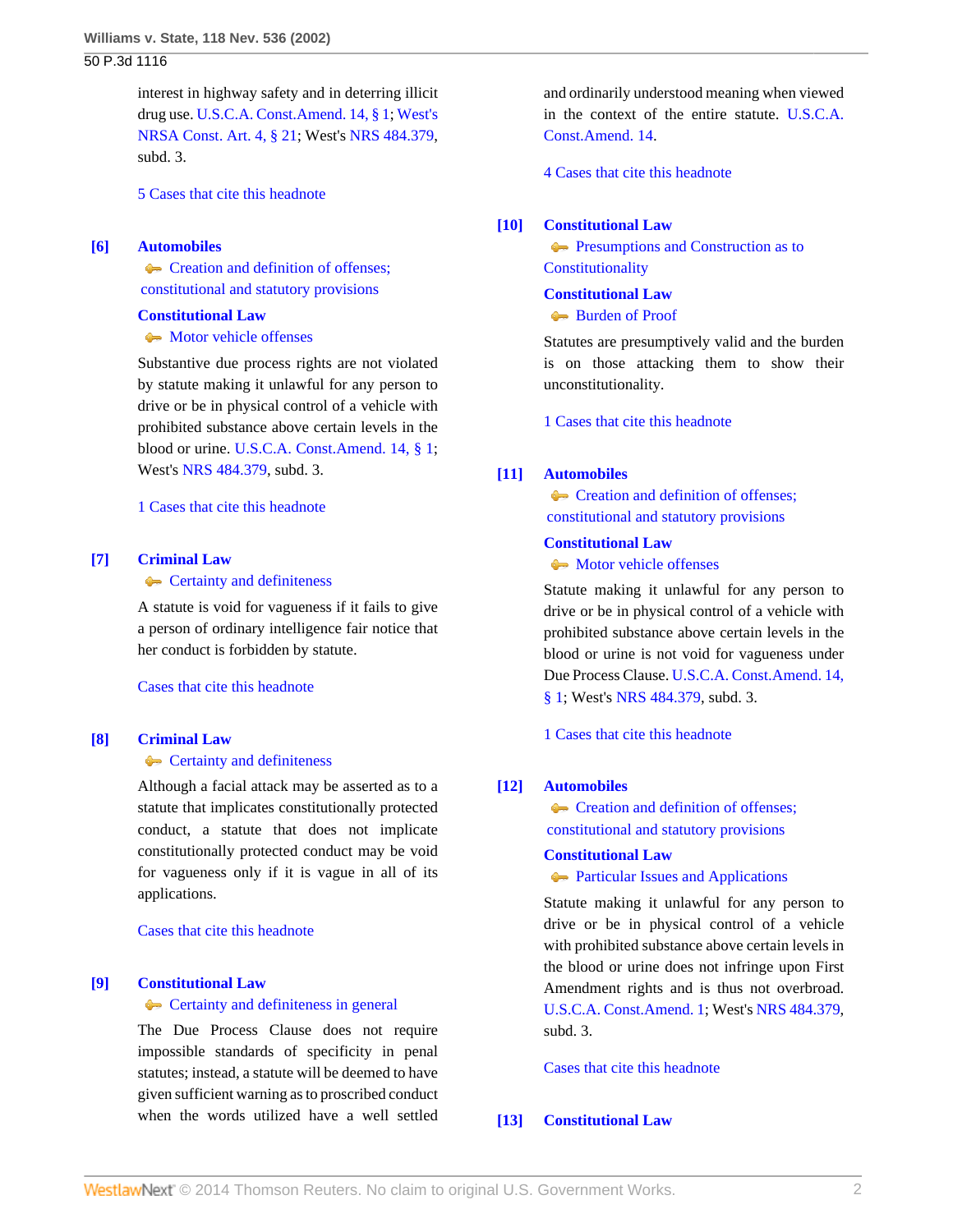# **Coverbreadth in General**

The overbreadth doctrine permits the facial invalidation of laws that inhibit the exercise of First Amendment rights. [U.S.C.A.](http://www.westlaw.com/Link/Document/FullText?findType=L&pubNum=1000546&cite=USCOAMENDI&originatingDoc=Ia70b58e8f53911d99439b076ef9ec4de&refType=LQ&originationContext=document&vr=3.0&rs=cblt1.0&transitionType=DocumentItem&contextData=(sc.Search)) [Const.Amend. 1.](http://www.westlaw.com/Link/Document/FullText?findType=L&pubNum=1000546&cite=USCOAMENDI&originatingDoc=Ia70b58e8f53911d99439b076ef9ec4de&refType=LQ&originationContext=document&vr=3.0&rs=cblt1.0&transitionType=DocumentItem&contextData=(sc.Search))

[Cases that cite this headnote](http://www.westlaw.com/Link/RelatedInformation/DocHeadnoteLink?docGuid=Ia70b58e8f53911d99439b076ef9ec4de&headnoteId=200248721901320100914223200&originationContext=document&vr=3.0&rs=cblt1.0&transitionType=CitingReferences&contextData=(sc.Search))

# <span id="page-2-0"></span>**[\[14\]](#page-7-2) [Constitutional Law](http://www.westlaw.com/Browse/Home/KeyNumber/92/View.html?docGuid=Ia70b58e8f53911d99439b076ef9ec4de&originationContext=document&vr=3.0&rs=cblt1.0&transitionType=DocumentItem&contextData=(sc.Search))**

**Coverbreadth in General** 

#### **[Constitutional Law](http://www.westlaw.com/Browse/Home/KeyNumber/92/View.html?docGuid=Ia70b58e8f53911d99439b076ef9ec4de&originationContext=document&vr=3.0&rs=cblt1.0&transitionType=DocumentItem&contextData=(sc.Search))**

**Coverbreadth in General** 

An overbreadth challenge may only be made if a statute infringes upon conduct protected by the First Amendment; absent such infringement, an overbreadth challenge must fail. [U.S.C.A.](http://www.westlaw.com/Link/Document/FullText?findType=L&pubNum=1000546&cite=USCOAMENDI&originatingDoc=Ia70b58e8f53911d99439b076ef9ec4de&refType=LQ&originationContext=document&vr=3.0&rs=cblt1.0&transitionType=DocumentItem&contextData=(sc.Search)) [Const.Amend. 1.](http://www.westlaw.com/Link/Document/FullText?findType=L&pubNum=1000546&cite=USCOAMENDI&originatingDoc=Ia70b58e8f53911d99439b076ef9ec4de&refType=LQ&originationContext=document&vr=3.0&rs=cblt1.0&transitionType=DocumentItem&contextData=(sc.Search))

[Cases that cite this headnote](http://www.westlaw.com/Link/RelatedInformation/DocHeadnoteLink?docGuid=Ia70b58e8f53911d99439b076ef9ec4de&headnoteId=200248721901420100914223200&originationContext=document&vr=3.0&rs=cblt1.0&transitionType=CitingReferences&contextData=(sc.Search))

### <span id="page-2-1"></span>**[\[15\]](#page-7-3) [Double Jeopardy](http://www.westlaw.com/Browse/Home/KeyNumber/135H/View.html?docGuid=Ia70b58e8f53911d99439b076ef9ec4de&originationContext=document&vr=3.0&rs=cblt1.0&transitionType=DocumentItem&contextData=(sc.Search))**

# **[Acquittal](http://www.westlaw.com/Browse/Home/KeyNumber/135Hk100/View.html?docGuid=Ia70b58e8f53911d99439b076ef9ec4de&originationContext=document&vr=3.0&rs=cblt1.0&transitionType=DocumentItem&contextData=(sc.Search))**

Acquittal of charges of driving under the influence of a controlled substance did not, under Double Jeopardy Clause, preclude conviction of charges of driving with a prohibited substance in the blood; charges constituted alternative means of committing the offense, and defendant was subjected to only one prosecution and one punishment for each charge. [U.S.C.A.](http://www.westlaw.com/Link/Document/FullText?findType=L&pubNum=1000546&cite=USCOAMENDV&originatingDoc=Ia70b58e8f53911d99439b076ef9ec4de&refType=LQ&originationContext=document&vr=3.0&rs=cblt1.0&transitionType=DocumentItem&contextData=(sc.Search)) [Const.Amend. 5](http://www.westlaw.com/Link/Document/FullText?findType=L&pubNum=1000546&cite=USCOAMENDV&originatingDoc=Ia70b58e8f53911d99439b076ef9ec4de&refType=LQ&originationContext=document&vr=3.0&rs=cblt1.0&transitionType=DocumentItem&contextData=(sc.Search)); [NRS 173.075](http://www.westlaw.com/Link/Document/FullText?findType=L&pubNum=1000363&cite=NVST173.075&originatingDoc=Ia70b58e8f53911d99439b076ef9ec4de&refType=LQ&originationContext=document&vr=3.0&rs=cblt1.0&transitionType=DocumentItem&contextData=(sc.Search)), subd. 2, 484.3795, subd. 1(d, f).

[Cases that cite this headnote](http://www.westlaw.com/Link/RelatedInformation/DocHeadnoteLink?docGuid=Ia70b58e8f53911d99439b076ef9ec4de&headnoteId=200248721901520100914223200&originationContext=document&vr=3.0&rs=cblt1.0&transitionType=CitingReferences&contextData=(sc.Search))

## <span id="page-2-2"></span>**[\[16\]](#page-7-4) [Double Jeopardy](http://www.westlaw.com/Browse/Home/KeyNumber/135H/View.html?docGuid=Ia70b58e8f53911d99439b076ef9ec4de&originationContext=document&vr=3.0&rs=cblt1.0&transitionType=DocumentItem&contextData=(sc.Search))**

#### [What constitute lesser offenses](http://www.westlaw.com/Browse/Home/KeyNumber/135Hk162/View.html?docGuid=Ia70b58e8f53911d99439b076ef9ec4de&originationContext=document&vr=3.0&rs=cblt1.0&transitionType=DocumentItem&contextData=(sc.Search))

If the elements of one offense are entirely included within the elements of a second offense, the first offense is a lesser included offense and the Double Jeopardy Clause prohibits a conviction for both offenses. [U.S.C.A.](http://www.westlaw.com/Link/Document/FullText?findType=L&pubNum=1000546&cite=USCOAMENDV&originatingDoc=Ia70b58e8f53911d99439b076ef9ec4de&refType=LQ&originationContext=document&vr=3.0&rs=cblt1.0&transitionType=DocumentItem&contextData=(sc.Search)) [Const.Amend. 5.](http://www.westlaw.com/Link/Document/FullText?findType=L&pubNum=1000546&cite=USCOAMENDV&originatingDoc=Ia70b58e8f53911d99439b076ef9ec4de&refType=LQ&originationContext=document&vr=3.0&rs=cblt1.0&transitionType=DocumentItem&contextData=(sc.Search))

#### [8 Cases that cite this headnote](http://www.westlaw.com/Link/RelatedInformation/DocHeadnoteLink?docGuid=Ia70b58e8f53911d99439b076ef9ec4de&headnoteId=200248721901620100914223200&originationContext=document&vr=3.0&rs=cblt1.0&transitionType=CitingReferences&contextData=(sc.Search))

### <span id="page-2-3"></span>**[\[17\]](#page-8-0) [Automobiles](http://www.westlaw.com/Browse/Home/KeyNumber/48A/View.html?docGuid=Ia70b58e8f53911d99439b076ef9ec4de&originationContext=document&vr=3.0&rs=cblt1.0&transitionType=DocumentItem&contextData=(sc.Search))**

# **[Driving while intoxicated](http://www.westlaw.com/Browse/Home/KeyNumber/48Ak357(6)/View.html?docGuid=Ia70b58e8f53911d99439b076ef9ec4de&originationContext=document&vr=3.0&rs=cblt1.0&transitionType=DocumentItem&contextData=(sc.Search))**

In prosecution for driving with prohibited substance in the blood or urine, in which defendant claimed that county's purported negligence contributed to fatal accident, jury instruction adequately defined "proximate cause" as "that cause which is natural and a continuous sequence, unbroken by any other intervening causes, that produces the injury and without which the injury would not have occurred," and "that which necessarily sets in operation the factors that accompany the injury."

[5 Cases that cite this headnote](http://www.westlaw.com/Link/RelatedInformation/DocHeadnoteLink?docGuid=Ia70b58e8f53911d99439b076ef9ec4de&headnoteId=200248721901720100914223200&originationContext=document&vr=3.0&rs=cblt1.0&transitionType=CitingReferences&contextData=(sc.Search))

#### <span id="page-2-4"></span>**[\[18\]](#page-8-1) [Criminal Law](http://www.westlaw.com/Browse/Home/KeyNumber/110/View.html?docGuid=Ia70b58e8f53911d99439b076ef9ec4de&originationContext=document&vr=3.0&rs=cblt1.0&transitionType=DocumentItem&contextData=(sc.Search))**

**[Contributory negligence of person injured](http://www.westlaw.com/Browse/Home/KeyNumber/110k35/View.html?docGuid=Ia70b58e8f53911d99439b076ef9ec4de&originationContext=document&vr=3.0&rs=cblt1.0&transitionType=DocumentItem&contextData=(sc.Search))** 

The contributory negligence of another does not exonerate the defendant unless the other's negligence was the sole cause of injury.

[1 Cases that cite this headnote](http://www.westlaw.com/Link/RelatedInformation/DocHeadnoteLink?docGuid=Ia70b58e8f53911d99439b076ef9ec4de&headnoteId=200248721901820100914223200&originationContext=document&vr=3.0&rs=cblt1.0&transitionType=CitingReferences&contextData=(sc.Search))

### <span id="page-2-5"></span>**[\[19\]](#page-8-2) [Automobiles](http://www.westlaw.com/Browse/Home/KeyNumber/48A/View.html?docGuid=Ia70b58e8f53911d99439b076ef9ec4de&originationContext=document&vr=3.0&rs=cblt1.0&transitionType=DocumentItem&contextData=(sc.Search))**

# **[Driving while intoxicated](http://www.westlaw.com/Browse/Home/KeyNumber/48Ak354(6)/View.html?docGuid=Ia70b58e8f53911d99439b076ef9ec4de&originationContext=document&vr=3.0&rs=cblt1.0&transitionType=DocumentItem&contextData=(sc.Search))**

County's alleged negligence in placing teenagers in median of highway was irrelevant in prosecution of motorist for driving with prohibited substance in the blood or urine; county's act was a preexisting condition to defendant's act of veering off road and colliding with teenagers.

[Cases that cite this headnote](http://www.westlaw.com/Link/RelatedInformation/DocHeadnoteLink?docGuid=Ia70b58e8f53911d99439b076ef9ec4de&headnoteId=200248721901920100914223200&originationContext=document&vr=3.0&rs=cblt1.0&transitionType=CitingReferences&contextData=(sc.Search))

#### <span id="page-2-6"></span>**[\[20\]](#page-9-0) [Automobiles](http://www.westlaw.com/Browse/Home/KeyNumber/48A/View.html?docGuid=Ia70b58e8f53911d99439b076ef9ec4de&originationContext=document&vr=3.0&rs=cblt1.0&transitionType=DocumentItem&contextData=(sc.Search))**

[Identification and integrity of sample](http://www.westlaw.com/Browse/Home/KeyNumber/48Ak425/View.html?docGuid=Ia70b58e8f53911d99439b076ef9ec4de&originationContext=document&vr=3.0&rs=cblt1.0&transitionType=DocumentItem&contextData=(sc.Search))

#### **[Constitutional Law](http://www.westlaw.com/Browse/Home/KeyNumber/92/View.html?docGuid=Ia70b58e8f53911d99439b076ef9ec4de&originationContext=document&vr=3.0&rs=cblt1.0&transitionType=DocumentItem&contextData=(sc.Search))**

[Duty to preserve](http://www.westlaw.com/Browse/Home/KeyNumber/92k4594(8)/View.html?docGuid=Ia70b58e8f53911d99439b076ef9ec4de&originationContext=document&vr=3.0&rs=cblt1.0&transitionType=DocumentItem&contextData=(sc.Search))

# **[Criminal Law](http://www.westlaw.com/Browse/Home/KeyNumber/110/View.html?docGuid=Ia70b58e8f53911d99439b076ef9ec4de&originationContext=document&vr=3.0&rs=cblt1.0&transitionType=DocumentItem&contextData=(sc.Search))**

# [Excuse or justification for destruction or](http://www.westlaw.com/Browse/Home/KeyNumber/110k2011/View.html?docGuid=Ia70b58e8f53911d99439b076ef9ec4de&originationContext=document&vr=3.0&rs=cblt1.0&transitionType=DocumentItem&contextData=(sc.Search)) [loss](http://www.westlaw.com/Browse/Home/KeyNumber/110k2011/View.html?docGuid=Ia70b58e8f53911d99439b076ef9ec4de&originationContext=document&vr=3.0&rs=cblt1.0&transitionType=DocumentItem&contextData=(sc.Search))

Defendant's due process rights were not violated when independent laboratory stored her blood sample in unrefrigerated location without State's knowledge, where defendant did not request retest of her sample for over ten months after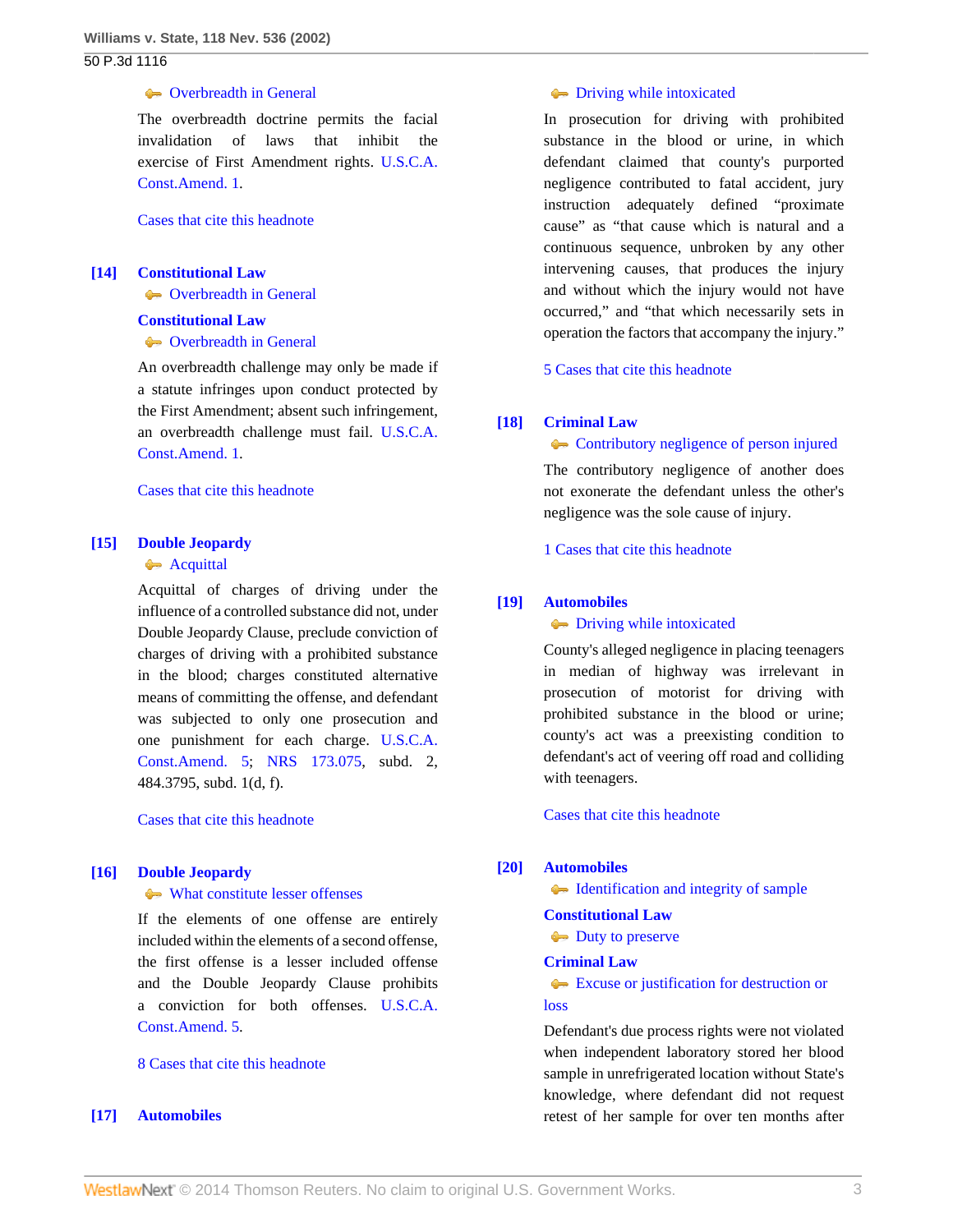it was drawn, jury was permitted to consider evidence relating to original test, retest, delay in retesting, and lack of refrigeration; defendant failed to show that State acted in bad faith or that exculpatory value of the blood samples was apparent or material to defense at time it was stored. [U.S.C.A. Const.Amend. 14](http://www.westlaw.com/Link/Document/FullText?findType=L&pubNum=1000546&cite=USCOAMENDXIV&originatingDoc=Ia70b58e8f53911d99439b076ef9ec4de&refType=LQ&originationContext=document&vr=3.0&rs=cblt1.0&transitionType=DocumentItem&contextData=(sc.Search)).

[3 Cases that cite this headnote](http://www.westlaw.com/Link/RelatedInformation/DocHeadnoteLink?docGuid=Ia70b58e8f53911d99439b076ef9ec4de&headnoteId=200248721902020100914223200&originationContext=document&vr=3.0&rs=cblt1.0&transitionType=CitingReferences&contextData=(sc.Search))

# <span id="page-3-0"></span>**[\[21\]](#page-9-1) [Automobiles](http://www.westlaw.com/Browse/Home/KeyNumber/48A/View.html?docGuid=Ia70b58e8f53911d99439b076ef9ec4de&originationContext=document&vr=3.0&rs=cblt1.0&transitionType=DocumentItem&contextData=(sc.Search))**

**Procedure**; evidence and fact questions

## **[Criminal Law](http://www.westlaw.com/Browse/Home/KeyNumber/110/View.html?docGuid=Ia70b58e8f53911d99439b076ef9ec4de&originationContext=document&vr=3.0&rs=cblt1.0&transitionType=DocumentItem&contextData=(sc.Search))**

# [Sanctions for destruction or loss](http://www.westlaw.com/Browse/Home/KeyNumber/110k2012/View.html?docGuid=Ia70b58e8f53911d99439b076ef9ec4de&originationContext=document&vr=3.0&rs=cblt1.0&transitionType=DocumentItem&contextData=(sc.Search))

Trial court acted within its discretion in refusing to conduct evidentiary hearing on defendant's motion to suppress during trial when defendant learned that her blood sample had not been stored in refrigeration; trial court allowed both sides ample time to examine expert witness in presence of jury, and court advised parties that if motion to suppress was renewed post-trial, an evidentiary hearing would then be conducted. [NRS 174.125.](http://www.westlaw.com/Link/Document/FullText?findType=L&pubNum=1000363&cite=NVST174.125&originatingDoc=Ia70b58e8f53911d99439b076ef9ec4de&refType=LQ&originationContext=document&vr=3.0&rs=cblt1.0&transitionType=DocumentItem&contextData=(sc.Search))

[Cases that cite this headnote](http://www.westlaw.com/Link/RelatedInformation/DocHeadnoteLink?docGuid=Ia70b58e8f53911d99439b076ef9ec4de&headnoteId=200248721902120100914223200&originationContext=document&vr=3.0&rs=cblt1.0&transitionType=CitingReferences&contextData=(sc.Search))

## **Attorneys and Law Firms**

**\*\*1118 \*536** Law Office of John G. Watkins, Las Vegas; Law Office of Ellen J. Bezian, Las Vegas, for Appellant.

**\*537** [Frankie Sue Del Papa,](http://www.westlaw.com/Link/Document/FullText?findType=h&pubNum=176284&cite=0212943501&originatingDoc=Ia70b58e8f53911d99439b076ef9ec4de&refType=RQ&originationContext=document&vr=3.0&rs=cblt1.0&transitionType=DocumentItem&contextData=(sc.Search)) Attorney General, Carson City; [Stewart L. Bell,](http://www.westlaw.com/Link/Document/FullText?findType=h&pubNum=176284&cite=0289548101&originatingDoc=Ia70b58e8f53911d99439b076ef9ec4de&refType=RQ&originationContext=document&vr=3.0&rs=cblt1.0&transitionType=DocumentItem&contextData=(sc.Search)) District Attorney, and [Bruce W. Nelson](http://www.westlaw.com/Link/Document/FullText?findType=h&pubNum=176284&cite=0207248901&originatingDoc=Ia70b58e8f53911d99439b076ef9ec4de&refType=RQ&originationContext=document&vr=3.0&rs=cblt1.0&transitionType=DocumentItem&contextData=(sc.Search)), Deputy District Attorney, Clark County, for Respondent.

**\*539** Before the Court En Banc.

**Opinion**

## *OPINION*

By the Court, [LEAVITT,](http://www.westlaw.com/Link/Document/FullText?findType=h&pubNum=176284&cite=0231760201&originatingDoc=Ia70b58e8f53911d99439b076ef9ec4de&refType=RQ&originationContext=document&vr=3.0&rs=cblt1.0&transitionType=DocumentItem&contextData=(sc.Search)) J.:

In this appeal, appellant Jessica Williams raises several claims of error relating to her conviction and challenges the constitutionality of [NRS 484.379\(](http://www.westlaw.com/Link/Document/FullText?findType=L&pubNum=1000363&cite=NVST484.379&originatingDoc=Ia70b58e8f53911d99439b076ef9ec4de&refType=LQ&originationContext=document&vr=3.0&rs=cblt1.0&transitionType=DocumentItem&contextData=(sc.Search))3) on various grounds.

# *FACTS*

On March 19, 2000, while returning to Las Vegas from the Valley of Fire via Interstate 15, Williams drove her van off the road, into the median, and then struck and killed six teenagers. Testimony at trial revealed that Williams had stayed up all night on March 18, 2000. Williams admitted to using marijuana approximately two hours prior to the collision. Williams also admitted to using a designer drug, "ecstasy," on the evening prior to the collision. After the collision, Williams admitted to being the driver of the van. She also voluntarily turned over her marijuana pipe to police. Residue in the pipe was subsequently analyzed and found to be marijuana. Williams was also found to be in possession of a plastic bag containing a substance that subsequent tests confirmed was marijuana. Williams gave three blood samples for testing purposes, which were subsequently analyzed and found to contain in excess of the proscribed levels of the active ingredient in marijuana and its metabolite.

Williams claimed that she fell asleep at the wheel. Several witnesses testified at trial that they saw Williams' vehicle pass them and then drift to the right. The passenger in Williams' van testified that she awoke when the van drifted into the median, then looked over and saw Williams asleep.

Williams was charged, in part, with six counts of driving while intoxicated and/or driving with a prohibited substance in her bloodstream, six counts of reckless driving, six counts of involuntary manslaughter, one count of possession of a controlled substance, and one count of using a controlled substance. After extensive pretrial motions, including challenges to the constitutionality of the prohibited substance statute, to the form of the **\*540** indictment, and to Williams' attempts to raise the issue of the county's purported negligence, Williams proceeded to trial. At the conclusion of a two-week trial, the jury was instructed that it could find Williams guilty of either the DUI, the reckless driving, or the involuntary manslaughter charges. As to the DUI charges, the verdict form contained two options for each count-one for driving under the influence and one for driving with a prohibited substance in the bloodstream. The jury was instructed that it could find Williams guilty under either or both DUI theories but that it could not find her guilty of "involuntary manslaughter and reckless [driving] and one or both of the [DUI's]."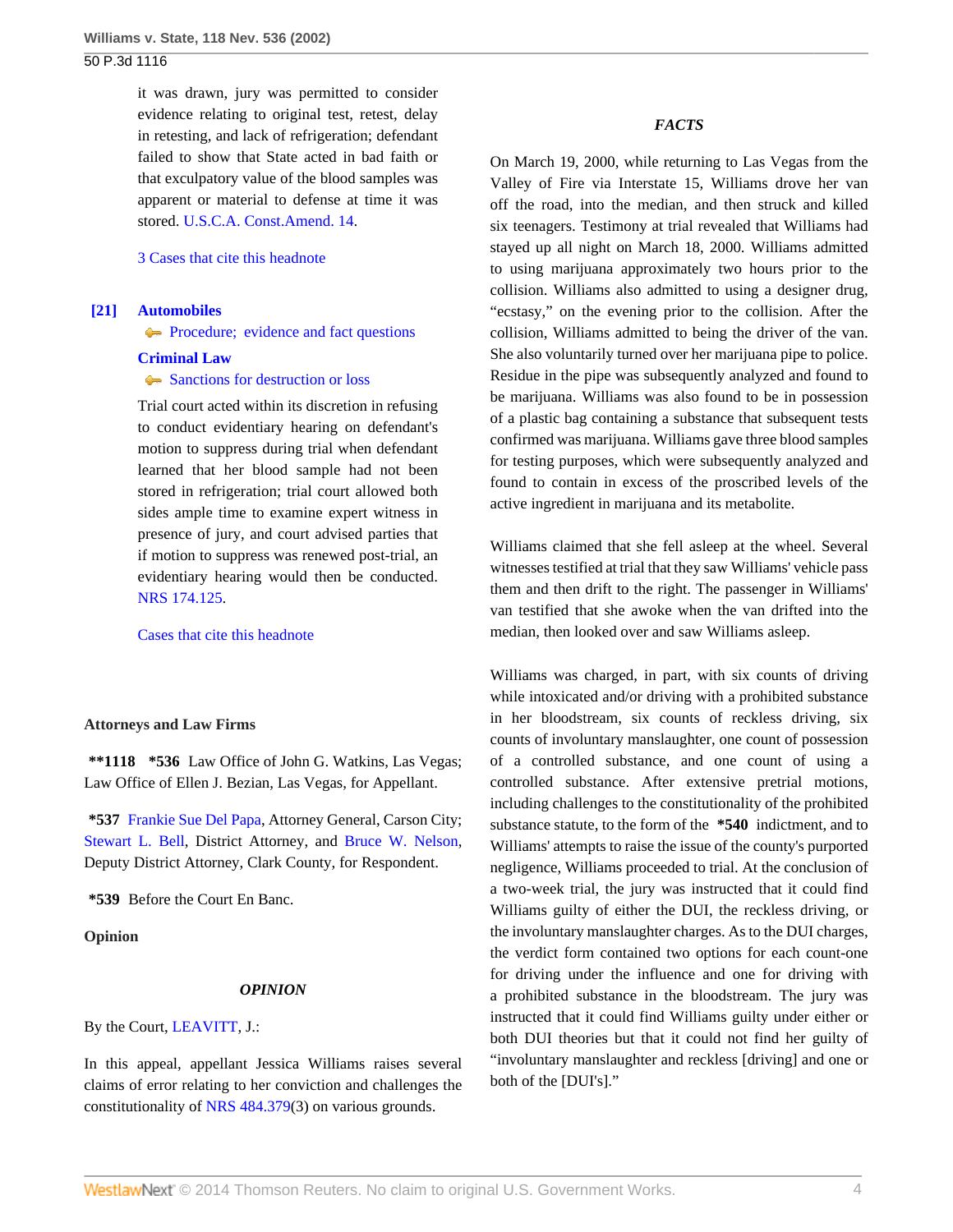**\*\*1119** Williams was convicted by a jury of six counts of driving with a prohibited substance in the blood or urine, one count of use of a controlled substance, and one count of possession of a controlled substance. The jury returned not guilty verdicts on the six counts of driving while under the influence, six counts of involuntary manslaughter, six counts of reckless driving, and on the single count of being under the influence of a controlled substance. Williams' subsequent motion for a new trial was denied. The judgment of conviction was entered on April 5, 2001, and Williams timely filed this appeal.

#### *DISCUSSION*

Williams challenges the constitutionality of [NRS 484.379](http://www.westlaw.com/Link/Document/FullText?findType=L&pubNum=1000363&cite=NVST484.379&originatingDoc=Ia70b58e8f53911d99439b076ef9ec4de&refType=LQ&originationContext=document&vr=3.0&rs=cblt1.0&transitionType=DocumentItem&contextData=(sc.Search))(3) on various grounds. In addition, Williams claims that under the Double Jeopardy Clause, her acquittal of the charges pursuant to [NRS 484.3795](http://www.westlaw.com/Link/Document/FullText?findType=L&pubNum=1000363&cite=NVST484.3795&originatingDoc=Ia70b58e8f53911d99439b076ef9ec4de&refType=LQ&originationContext=document&vr=3.0&rs=cblt1.0&transitionType=DocumentItem&contextData=(sc.Search))(1)(d) (driving under the influence of a controlled substance) precluded her conviction of the charges pursuant to [NRS 484.3795\(](http://www.westlaw.com/Link/Document/FullText?findType=L&pubNum=1000363&cite=NVST484.3795&originatingDoc=Ia70b58e8f53911d99439b076ef9ec4de&refType=LQ&originationContext=document&vr=3.0&rs=cblt1.0&transitionType=DocumentItem&contextData=(sc.Search))1)(f) (driving with a prohibited substance in the blood). Williams also claims: that the district court erred in prohibiting her from raising Clark County's purported negligence as the proximate cause of the deaths; that the failure to refrigerate her blood samples constituted destruction of evidence and violated her right to due process; and that the district court erred in refusing to conduct a suppression hearing on her motion to exclude the blood evidence until after the close of trial. We have considered these, and Williams' other claims of error, and conclude that they lack merit.

## **A.** *Constitutionality of [NRS 484.379\(](http://www.westlaw.com/Link/Document/FullText?findType=L&pubNum=1000363&cite=NVST484.379&originatingDoc=Ia70b58e8f53911d99439b076ef9ec4de&refType=LQ&originationContext=document&vr=3.0&rs=cblt1.0&transitionType=DocumentItem&contextData=(sc.Search))3)*

<span id="page-4-3"></span>In 1999, the Nevada Legislature enacted [NRS 484.379\(](http://www.westlaw.com/Link/Document/FullText?findType=L&pubNum=1000363&cite=NVST484.379&originatingDoc=Ia70b58e8f53911d99439b076ef9ec4de&refType=LQ&originationContext=document&vr=3.0&rs=cblt1.0&transitionType=DocumentItem&contextData=(sc.Search))3), which provides, in pertinent part, that "[i]t is unlawful for any person to drive or be in actual physical control of a vehicle on a highway ... with an amount of a prohibited substance in his blood ... that is equal to or greater than" two nanograms per milliliter of marijuana or five nanograms per milliliter of marijuana \***54[1](#page-10-0)** metabolite. <sup>1</sup> The Legislature also added subsection (f) to NRS  $484.3795(1)$ .<sup>[2](#page-10-1)</sup> Under that section, a person is guilty of a felony if the person "[h]as a prohibited substance in his blood or urine in an amount that is equal to or greater than the amount set forth in subsection 3 of [NRS](http://www.westlaw.com/Link/Document/FullText?findType=L&pubNum=1000363&cite=NVST484.379&originatingDoc=Ia70b58e8f53911d99439b076ef9ec4de&refType=LQ&originationContext=document&vr=3.0&rs=cblt1.0&transitionType=DocumentItem&contextData=(sc.Search)) [484.379](http://www.westlaw.com/Link/Document/FullText?findType=L&pubNum=1000363&cite=NVST484.379&originatingDoc=Ia70b58e8f53911d99439b076ef9ec4de&refType=LQ&originationContext=document&vr=3.0&rs=cblt1.0&transitionType=DocumentItem&contextData=(sc.Search))" and the person neglects a duty imposed by law while driving that proximately causes the death of or substantial bodily harm to another person.

At a pretrial hearing to consider the constitutionality of the prohibited substance statute, Senator Jon Porter, who initially proposed the legislation, testified that the Legislature intended to create a per se statute similar to the alcohol per se statute. During this hearing, Senator Porter noted that there were twelve different hearings on the bill and that the wording changed during the course of these hearings. The original draft of the bill provided that driving or being in control of a vehicle with "a detectable amount of a controlled substance" constituted a DUI violation.<sup>[3](#page-10-2)</sup> The bill was subsequently amended to include a short list of controlled substances, which were deemed to be prohibited substances, and if found in a driver's system, would constitute a per se DUI violation. [4](#page-10-3) In response to concerns over the absence of a defined level of drugs required for a conviction, the bill was amended, where possible, to include the federal standards set by the

<span id="page-4-7"></span><span id="page-4-6"></span><span id="page-4-5"></span>Substance Abuse and Mental Health Services Administration ("SAMHSA").<sup>[5](#page-10-4)</sup> SAMHSA is the agency responsible for setting standards for toxicology testing of airline pilots, train engineers, and others who must be tested for drugs under federal law.

Williams challenges the constitutionality of the resulting prohibited substance statute, [NRS 484.379\(](http://www.westlaw.com/Link/Document/FullText?findType=L&pubNum=1000363&cite=NVST484.379&originatingDoc=Ia70b58e8f53911d99439b076ef9ec4de&refType=LQ&originationContext=document&vr=3.0&rs=cblt1.0&transitionType=DocumentItem&contextData=(sc.Search))3), on several bases, each of which will be separately addressed.

#### <span id="page-4-1"></span><span id="page-4-0"></span>**\*\*1120 1.** *Equal protection*

<span id="page-4-9"></span><span id="page-4-8"></span>**[\[1\]](#page-0-0) [\[2\]](#page-0-1)** Williams first contends that [NRS 484.379](http://www.westlaw.com/Link/Document/FullText?findType=L&pubNum=1000363&cite=NVST484.379&originatingDoc=Ia70b58e8f53911d99439b076ef9ec4de&refType=LQ&originationContext=document&vr=3.0&rs=cblt1.0&transitionType=DocumentItem&contextData=(sc.Search))(3) violates the Equal Protection Clause because it impermissibly treats drivers with proscribed levels of drugs in their systems differently from others.<sup>[6](#page-10-5)</sup> In analyzing equal protection challenges, the appropriate level of judicial scrutiny must first be determined by considering **\*542** the nature of the right being asserted.<sup>[7](#page-10-6)</sup> Statutes which involve fundamental rights (such as privacy) or which are based on suspect classifications (such as race) are subject to strict scrutiny. <sup>[8](#page-10-7)</sup> Statutes which do not infringe upon fundamental rights nor involve a suspect classification are reviewed using the lowest level of scrutiny-rational basis.<sup>[9](#page-10-8)</sup> Under the rational basis standard, legislation will be upheld so long as it is rationally related to a legitimate governmental interest. <sup>[10](#page-10-9)</sup>

<span id="page-4-12"></span><span id="page-4-11"></span><span id="page-4-10"></span><span id="page-4-4"></span><span id="page-4-2"></span>**[\[3\]](#page-0-2)** In a footnote in Williams' opening brief, she argues that this court should apply a strict scrutiny standard because the "right" to drive is a fundamental right. In the context of a license revocation proceeding, we have previously held that there is no constitutional right to drive; rather,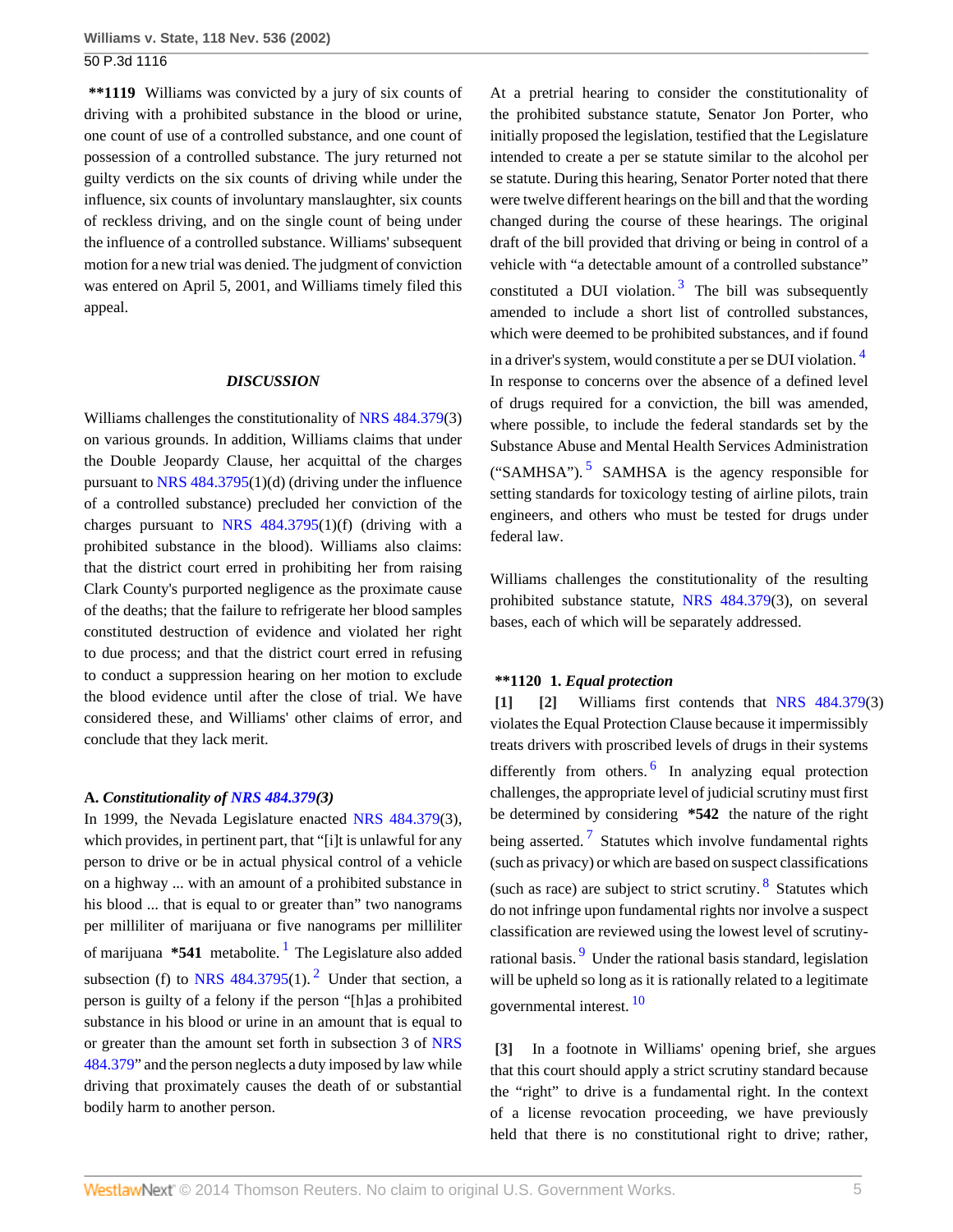<span id="page-5-3"></span><span id="page-5-2"></span>driving is a privilege.  $\frac{11}{10}$  $\frac{11}{10}$  $\frac{11}{10}$  Other courts have similarly held that neither driving nor using illicit drugs constitute fundamental rights. [12](#page-10-11) The appropriate level of scrutiny is thus the rational basis standard. During oral argument, Williams' counsel conceded that rational basis is the appropriate standard of review.

<span id="page-5-4"></span><span id="page-5-0"></span>**[\[4\]](#page-0-3)** All statutes are presumed constitutional and the party attacking the statute has the burden of establishing that the statute is invalid.  $13$  The United States Supreme Court has provided the following guidelines in determining the rational basis of a statute:

[A] legislature that creates these categories need not "actually articulate at any time the purpose or rationale supporting its classification." Instead, a classification "must be upheld against equal protection challenge *if there is any reasonably conceivable state of facts that could provide a rational basis for the classification.*"

A State, moreover, has no obligation to produce evidence to sustain the rationality of a statutory classification. "[A] legislative choice is not subject to courtroom factfinding and may be based on rational speculation unsupported by evidence or empirical data." ... Finally, courts are compelled **\*543** ... to accept a legislature's generalizations even when there is an imperfect fit between means and ends. A classification does not fail rational-basis review because it " 'is not made with mathematical nicety or because in practice it results in some inequality." ' "The problems of government are practical ones and may justify ... rough accommodations—[however] illogical ... and

<span id="page-5-1"></span>unscientific [the accommodations may be]."  $^{14}$  $^{14}$  $^{14}$ 

**[\[5\]](#page-0-4)** The State contends that the prohibited substance statute is rationally related to the State's interest in highway safety and in deterring illicit drug use. We agree.

In passing the prohibited substance statute, the Legislature clearly articulated its intent to follow the lead of nine other states and create a per se drug violation [15](#page-10-14) similar **\*\*1121** to the alcohol per se statute. The Legislature considered extensive testimony before passing the law and rejected the concerns expressed by those opposed to the law, who argued it lacked a direct correlation between the prohibited drugs in a driver's system and impairment. Since the law was passed in 1999, the Legislature in 2001 had an opportunity to amend the

statute and did not do so, although other aspects of the DUI statute were amended during the 2001 legislative session.

<span id="page-5-7"></span>We have previously recognized traffic safety as a rational basis for upholding statutes that regulate the use of substances that may impair a person's ability to drive.  $16$  In considering Arizona's per se drug statute, the Arizona Court of Appeals concluded in *State v. Phillips* that banning driving by persons with any measurable amount of illicit drugs was constitutional because "the legislature **\*544** was reasonable in determining that there is no level of illicit drug use which can be acceptably combined with driving a vehicle; the established potential for lethal consequences is too great."  $17$  Likewise, we conclude that the governmental interest in maintaining safe highways is sufficient for our prohibited substance statute to survive a constitutional attack on the basis that it impermissibly treats drivers with the proscribed levels of illicit drugs in their system differently from others.

<span id="page-5-8"></span>To the extent that Williams' argument is premised on the distinction made between legal and illegal users of marijuana, we likewise conclude that it lacks merit. This portion of Williams' argument is based on language in [NRS](http://www.westlaw.com/Link/Document/FullText?findType=L&pubNum=1000363&cite=NVST484.1245&originatingDoc=Ia70b58e8f53911d99439b076ef9ec4de&refType=LQ&originationContext=document&vr=3.0&rs=cblt1.0&transitionType=DocumentItem&contextData=(sc.Search)) [484.1245](http://www.westlaw.com/Link/Document/FullText?findType=L&pubNum=1000363&cite=NVST484.1245&originatingDoc=Ia70b58e8f53911d99439b076ef9ec4de&refType=LQ&originationContext=document&vr=3.0&rs=cblt1.0&transitionType=DocumentItem&contextData=(sc.Search)) that exempts substances used by persons with a valid prescription for that substance from the definition of "prohibited substances" as used in [NRS 484.379](http://www.westlaw.com/Link/Document/FullText?findType=L&pubNum=1000363&cite=NVST484.379&originatingDoc=Ia70b58e8f53911d99439b076ef9ec4de&refType=LQ&originationContext=document&vr=3.0&rs=cblt1.0&transitionType=DocumentItem&contextData=(sc.Search))(3). Williams also points to the exclusion of certain parts of the marijuana plant from the definition of "marijuana" in [NRS 453.096](http://www.westlaw.com/Link/Document/FullText?findType=L&pubNum=1000363&cite=NVST453.096&originatingDoc=Ia70b58e8f53911d99439b076ef9ec4de&refType=LQ&originationContext=document&vr=3.0&rs=cblt1.0&transitionType=DocumentItem&contextData=(sc.Search)) in asserting there could be "legal" users, as well as the fact that doctors in Nevada may prescribe Marinol  $18$  to certain persons.

<span id="page-5-10"></span><span id="page-5-9"></span><span id="page-5-5"></span>The State contends that Nevada did not recognize any lawful users of marijuana at the time of Williams' collision or conviction.  $\frac{19}{19}$  $\frac{19}{19}$  $\frac{19}{19}$  In addition, the State contends that even if such a distinction existed, it would be rationally related to a legitimate state objective in deterring illicit drug use. We agree.

<span id="page-5-6"></span>The Legislature could have reasonably determined that illegal use of a substance poses a greater threat to the public —and therefore warrants a harsher punishment—because unlike prescribed use, illegal use of drugs is not controlled. Specifically, a prescription is generally for a drug which has been reviewed and/or approved by the Food and Drug Administration ("FDA"), is of a specific potency, is prescribed at a certain dosage, and is often accompanied by warnings not to drive. Conversely, people who use illicit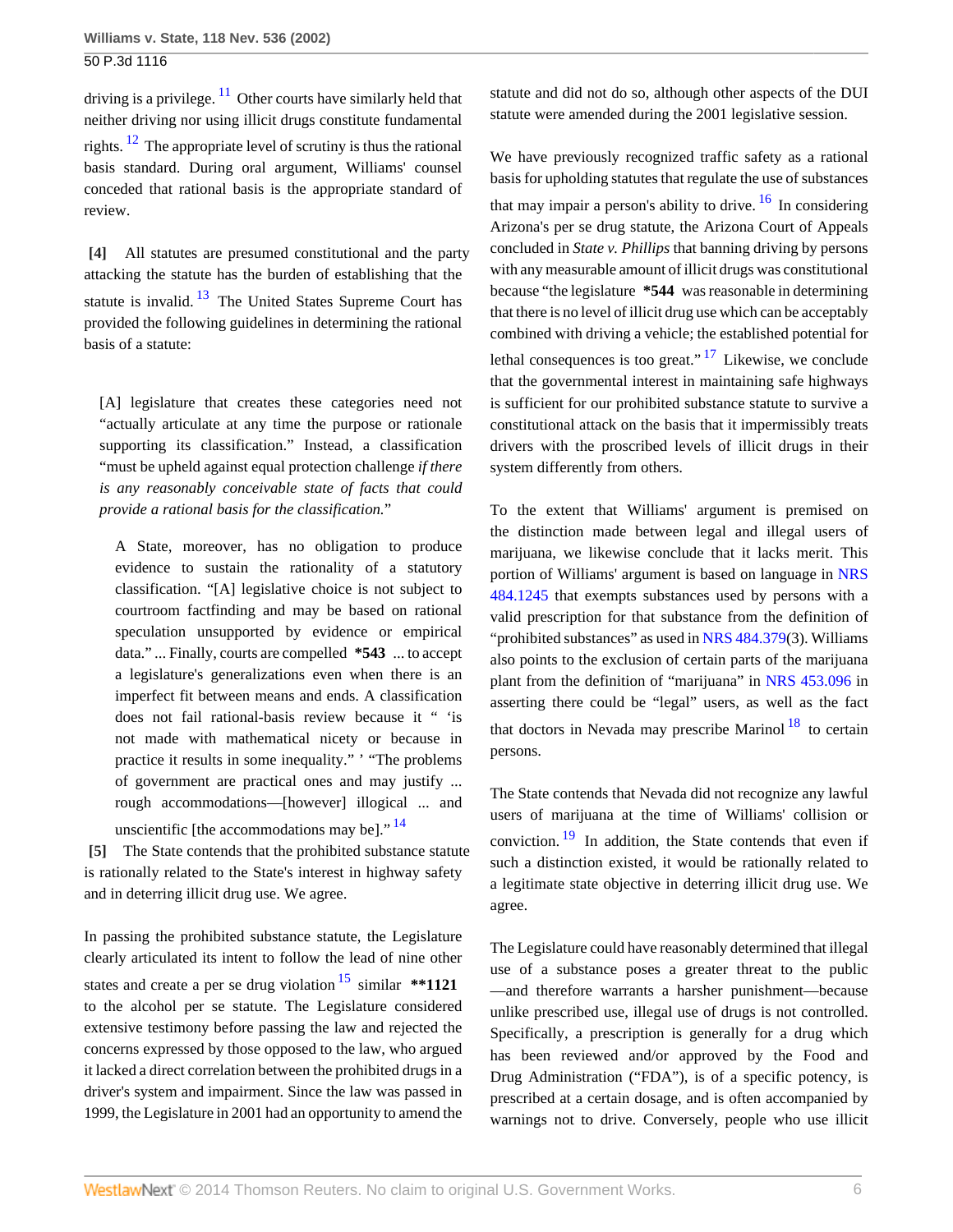drugs do so to impair themselves-to obtain a specific effect or desired "high," which arguably makes them more likely to be unable to drive safely. Under *Heller v. Doe,* [20](#page-11-2) this or any other reasonably conceivable rationale need not have been actually considered by our Legislature to provide a basis for upholding a **\*\*1122** statute reviewed under the rational basis test.

**\*545** We conclude that [NRS 484.379](http://www.westlaw.com/Link/Document/FullText?findType=L&pubNum=1000363&cite=NVST484.379&originatingDoc=Ia70b58e8f53911d99439b076ef9ec4de&refType=LQ&originationContext=document&vr=3.0&rs=cblt1.0&transitionType=DocumentItem&contextData=(sc.Search))(3) is rationally related to a legitimate state objective and is therefore constitutional. In doing so, we reiterate that it is the province of the Legislature to pass legislation, while our duty is to determine whether such legislation passes constitutional scrutiny and is therefore valid law.  $21$  Opponents of a valid statute must look to the Legislature rather than the judiciary to amend the law.

# <span id="page-6-7"></span>**2.** *Due process*

<span id="page-6-8"></span><span id="page-6-0"></span>**[\[6\]](#page-1-0)** Williams next argues that the statute violates her right to substantive due process.  $22$  In this claim, Williams seems to mimic her equal protection arguments. Williams claims that the State may not deprive her of her right to drive while having "low" levels of marijuana because there is no rational, non-arbitrary connection to a legitimate purpose. In addition, Williams claims that the means utilized by the Legislature to achieve its legitimate purpose are too onerous because there is no legitimate interest in prosecuting unimpaired drivers for DUI. We conclude this argument lacks merit.

As previously discussed, there are several ways in which the statute could be rationally related to legitimate governmental objectives. One plausible rationale suffices even if not considered or articulated by the Legislature.  $23$  Further, when the constitutionality of a statute is examined using the rational basis standard, the state is not compelled to use the least restrictive means to reach the desired objective.  $24$  A statute analyzed under this standard must survive a constitutional challenge "even when there is an imperfect fit between means and ends."<sup>[25](#page-11-7)</sup>

# <span id="page-6-11"></span>**3.** *Vagueness*

Williams claims that the prohibited substance statute is void for vagueness because she cannot tell what part of the marijuana plant or which marijuana metabolites are prohibited or when she has reached the levels proscribed by [NRS 484.379](http://www.westlaw.com/Link/Document/FullText?findType=L&pubNum=1000363&cite=NVST484.379&originatingDoc=Ia70b58e8f53911d99439b076ef9ec4de&refType=LQ&originationContext=document&vr=3.0&rs=cblt1.0&transitionType=DocumentItem&contextData=(sc.Search))(3).

<span id="page-6-14"></span><span id="page-6-13"></span><span id="page-6-12"></span><span id="page-6-6"></span><span id="page-6-4"></span><span id="page-6-3"></span><span id="page-6-2"></span><span id="page-6-1"></span>**[\[7\]](#page-1-1) [\[8\]](#page-1-2) [\[9\]](#page-1-3) [\[10\]](#page-1-4)** A statute is void for vagueness if it fails to give a person of ordinary intelligence fair notice that her conduct is forbidden by **\*546** statute. [26](#page-11-8) While a facial attack may be asserted as to a statute that implicates constitutionally protected conduct, a statute that does not implicate constitutionally protected conduct, as in this instance, may be void for vagueness only if it is vague in all of its applications.  $27$  The Due Process Clause " 'does not require impossible standards of specificity in penal statutes."  $\frac{1}{28}$  $\frac{1}{28}$  $\frac{1}{28}$  Instead, a statute will be deemed to have given sufficient warning as to proscribed conduct when the words utilized have a well settled and ordinarily understood meaning when viewed in the context of the entire statute.  $29$  Statutes are presumptively valid and the burden is on those attacking them to show their unconstitutionality.<sup>[30](#page-11-12)</sup> Williams thus has the burden of proving that the statute failed to provide adequate notice of the proscribed conduct.

<span id="page-6-18"></span><span id="page-6-17"></span><span id="page-6-16"></span><span id="page-6-15"></span>In *Phillips,* the Arizona Court of Appeals considered the argument that Arizona's per se drug statute was unconstitutionally vague.  $31$  The court rejected the claim and held that the statute provided adequate warning of the proscribed conduct because none of the terms utilized in the statute defied common understanding, and interpretation of the statute was not dependent on a **\*\*1123** third party's judgment. [32](#page-11-14) *Phillips* held that a potential offender was therefore on notice that any driver who has ingested a prohibited drug would be subject to prosecution. [33](#page-11-15) In *People v. Gassman,* [34](#page-11-16) the Illinois Court of Appeals rejected a vagueness challenge to the Illinois per se drug statute for similar reasons. Like the Arizona statute, the Illinois statute prohibits driving with any detectable amount of drugs in the system. [35](#page-11-17)

<span id="page-6-21"></span><span id="page-6-20"></span><span id="page-6-19"></span><span id="page-6-10"></span><span id="page-6-9"></span><span id="page-6-5"></span>**[\[11\]](#page-1-5)** Nevada's prohibited substance statute is even more explicit than the Arizona or Illinois statutes because only ten substances or metabolites are prohibited and the proscribed amount is indicated for both blood and urine levels. In addition, because the statute contains the specific amount of drug that is prohibited, there is even less need to depend on a third party's judgment.

<span id="page-6-22"></span>**\*547** The substance at issue in the present case is marijuana and its metabolite. Although marijuana is not defined in NRS Chapter 484, it is defined in [NRS 453.096](http://www.westlaw.com/Link/Document/FullText?findType=L&pubNum=1000363&cite=NVST453.096&originatingDoc=Ia70b58e8f53911d99439b076ef9ec4de&refType=LQ&originationContext=document&vr=3.0&rs=cblt1.0&transitionType=DocumentItem&contextData=(sc.Search)). A metabolite, as defined in an ordinary dictionary, means a "product of metabolism."  $36$  Considering the plain meaning of the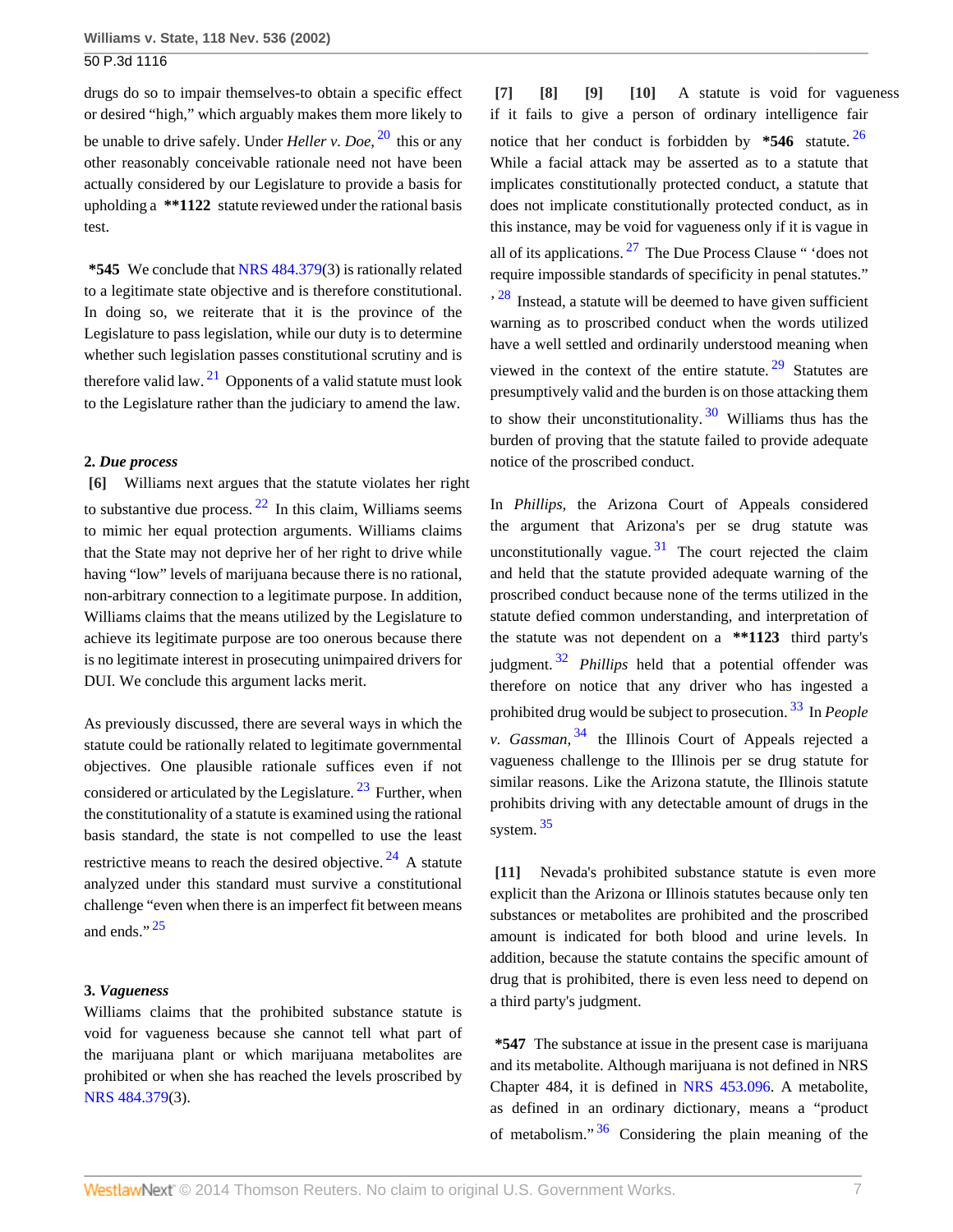terms, we conclude that a person of ordinary intelligence has adequate notice of the meaning of marijuana, and that marijuana metabolites are those metabolites that result from ingesting marijuana—as defined in [NRS 453.096](http://www.westlaw.com/Link/Document/FullText?findType=L&pubNum=1000363&cite=NVST453.096&originatingDoc=Ia70b58e8f53911d99439b076ef9ec4de&refType=LQ&originationContext=document&vr=3.0&rs=cblt1.0&transitionType=DocumentItem&contextData=(sc.Search)). We note that Williams appears to have clearly understood the common meaning of the term "marijuana." Williams acknowledged being a regular marijuana user and turned over her pipe containing marijuana residue to a police officer at the collision site. She was also found to be in possession of a plastic bag later found to contain marijuana.

Williams' second vagueness claim is that a person cannot tell when he or she will reach the prohibited levels of marijuana. In *Slinkard v. State,* we considered and rejected this same argument with regard to the alcohol per se statute.  $37$  We determined that a person of average intelligence could reason that consumption of a substantial quantity of alcohol could result in the proscribed level and held that this sufficed to satisfy the notice requirement.  $\frac{38}{3}$  $\frac{38}{3}$  $\frac{38}{3}$  In the context of this case, the argument is even weaker because unlike alcohol—which may be legally possessed and consumed—it is unlawful to use or possess marijuana in any amount. <sup>[39](#page-11-21)</sup> Williams was given adequate notice that she was not permitted to legally possess or use marijuana, yet she chose to do both and then drive a vehicle. Further, the statute provides adequate notice that it is unlawful to drive with clearly defined levels of marijuana or marijuana metabolite in the bloodstream.

#### **4.** *Overbreadth*

<span id="page-7-0"></span>**[\[12\]](#page-1-6)** Williams' last constitutional challenge is that [NRS](http://www.westlaw.com/Link/Document/FullText?findType=L&pubNum=1000363&cite=NVST484.379&originatingDoc=Ia70b58e8f53911d99439b076ef9ec4de&refType=LQ&originationContext=document&vr=3.0&rs=cblt1.0&transitionType=DocumentItem&contextData=(sc.Search)) [484.379](http://www.westlaw.com/Link/Document/FullText?findType=L&pubNum=1000363&cite=NVST484.379&originatingDoc=Ia70b58e8f53911d99439b076ef9ec4de&refType=LQ&originationContext=document&vr=3.0&rs=cblt1.0&transitionType=DocumentItem&contextData=(sc.Search))(3) fails to recognize the lawful use of the parts of the marijuana plant that are excluded from the definition of marijuana under [NRS 453.096](http://www.westlaw.com/Link/Document/FullText?findType=L&pubNum=1000363&cite=NVST453.096&originatingDoc=Ia70b58e8f53911d99439b076ef9ec4de&refType=LQ&originationContext=document&vr=3.0&rs=cblt1.0&transitionType=DocumentItem&contextData=(sc.Search))(2). Williams argues that this impermissibly punishes the use of all marijuana and that since it captures legal conduct, the statute is overbroad. She also argues that marijuana is not precisely defined in [NRS](http://www.westlaw.com/Link/Document/FullText?findType=L&pubNum=1000363&cite=NVST484.3795&originatingDoc=Ia70b58e8f53911d99439b076ef9ec4de&refType=LQ&originationContext=document&vr=3.0&rs=cblt1.0&transitionType=DocumentItem&contextData=(sc.Search)) [484.3795.](http://www.westlaw.com/Link/Document/FullText?findType=L&pubNum=1000363&cite=NVST484.3795&originatingDoc=Ia70b58e8f53911d99439b076ef9ec4de&refType=LQ&originationContext=document&vr=3.0&rs=cblt1.0&transitionType=DocumentItem&contextData=(sc.Search))

<span id="page-7-8"></span><span id="page-7-2"></span><span id="page-7-1"></span>**[\[13\]](#page-1-7) [\[14\]](#page-2-0)** " **\*548** [T]he overbreadth doctrine permits the facial invalidation of laws that inhibit the exercise of First Amendment rights."<sup>[40](#page-11-22)</sup> An overbreadth challenge may only be made if a statute infringes upon constitutionally protected conduct. [41](#page-11-23) Absent **\*\*1124** such infringement, an overbreadth challenge must fail. [42](#page-11-24)

<span id="page-7-10"></span><span id="page-7-9"></span>We have already determined that the statute being challenged by Williams does not affect constitutionally protected conduct. Therefore, Williams' overbreadth argument is without merit.

#### **B.** *Double jeopardy*

<span id="page-7-11"></span><span id="page-7-3"></span>**[\[15\]](#page-2-1)** Next, Williams argues that her conviction under the prohibited substance theory violates the Double Jeopardy Clause. [43](#page-11-25) Specifically, she claims that since she was charged under two subsections of [NRS 484.3795\(](http://www.westlaw.com/Link/Document/FullText?findType=L&pubNum=1000363&cite=NVST484.3795&originatingDoc=Ia70b58e8f53911d99439b076ef9ec4de&refType=LQ&originationContext=document&vr=3.0&rs=cblt1.0&transitionType=DocumentItem&contextData=(sc.Search))1), and the district court treated the alternative theories as separate offenses by asking the jury to return verdicts as to each theory, that acquittal under the first theory precluded conviction under the second theory.

<span id="page-7-5"></span>" '[T]he Double Jeopardy Clause protects against three distinct abuses: a second prosecution for the same offense after acquittal; a second prosecution for the same offense after conviction; and multiple punishments for the same offense." ' [44](#page-11-26)

<span id="page-7-15"></span><span id="page-7-14"></span><span id="page-7-13"></span><span id="page-7-12"></span><span id="page-7-7"></span><span id="page-7-6"></span><span id="page-7-4"></span>**[\[16\]](#page-2-2)** To determine whether a single act which allegedly violates two statutory provisions constitutes a single offense for purposes of double jeopardy analysis, we recently reiterated that the test set forth in *Blockburger v. United States*<sup>[45](#page-11-27)</sup> is the appropriate tool.<sup>[46](#page-11-28)</sup> Under this test, "if the elements of one offense are entirely included within the elements of a second offense, the first offense is a lesser included offense and the Double Jeopardy Clause prohibits a conviction for both offenses."  $47$  Here, [NRS 484.3795\(](http://www.westlaw.com/Link/Document/FullText?findType=L&pubNum=1000363&cite=NVST484.3795&originatingDoc=Ia70b58e8f53911d99439b076ef9ec4de&refType=LQ&originationContext=document&vr=3.0&rs=cblt1.0&transitionType=DocumentItem&contextData=(sc.Search))1)(d) makes it unlawful to drive or be in actual physical control of a vehicle while "under the influence of a controlled substance." [NRS 484.3795](http://www.westlaw.com/Link/Document/FullText?findType=L&pubNum=1000363&cite=NVST484.3795&originatingDoc=Ia70b58e8f53911d99439b076ef9ec4de&refType=LQ&originationContext=document&vr=3.0&rs=cblt1.0&transitionType=DocumentItem&contextData=(sc.Search))(1)(f) prohibits a person from driving **\*549** or being in actual physical control of a vehicle while having a prohibited substance in his or her blood in excess of the amount set forth in [NRS 484.379\(](http://www.westlaw.com/Link/Document/FullText?findType=L&pubNum=1000363&cite=NVST484.379&originatingDoc=Ia70b58e8f53911d99439b076ef9ec4de&refType=LQ&originationContext=document&vr=3.0&rs=cblt1.0&transitionType=DocumentItem&contextData=(sc.Search))3). Impairment is not necessary for a conviction under [NRS 484.3795](http://www.westlaw.com/Link/Document/FullText?findType=L&pubNum=1000363&cite=NVST484.3795&originatingDoc=Ia70b58e8f53911d99439b076ef9ec4de&refType=LQ&originationContext=document&vr=3.0&rs=cblt1.0&transitionType=DocumentItem&contextData=(sc.Search))(1)(f); and, unlike [NRS 484.3795\(](http://www.westlaw.com/Link/Document/FullText?findType=L&pubNum=1000363&cite=NVST484.3795&originatingDoc=Ia70b58e8f53911d99439b076ef9ec4de&refType=LQ&originationContext=document&vr=3.0&rs=cblt1.0&transitionType=DocumentItem&contextData=(sc.Search))1)(f), no specific level of a prohibited substance must be found in order to convict a person under [NRS 484.3795](http://www.westlaw.com/Link/Document/FullText?findType=L&pubNum=1000363&cite=NVST484.3795&originatingDoc=Ia70b58e8f53911d99439b076ef9ec4de&refType=LQ&originationContext=document&vr=3.0&rs=cblt1.0&transitionType=DocumentItem&contextData=(sc.Search))(1)(d). In addition, we previously recognized the existence of a per se violation, in the alcohol context, and stated that "[t]his violation exists completely apart from a violation based on being under the influence of intoxicating liquor or a controlled substance." [48](#page-11-30) Under the *Blockburger* test, each of these subsections defines a separate offense for purposes of double jeopardy analysis.

<span id="page-7-17"></span><span id="page-7-16"></span>We previously concluded that multiple convictions under separate DUI theories are impermissibly redundant.<sup>[49](#page-11-31)</sup> In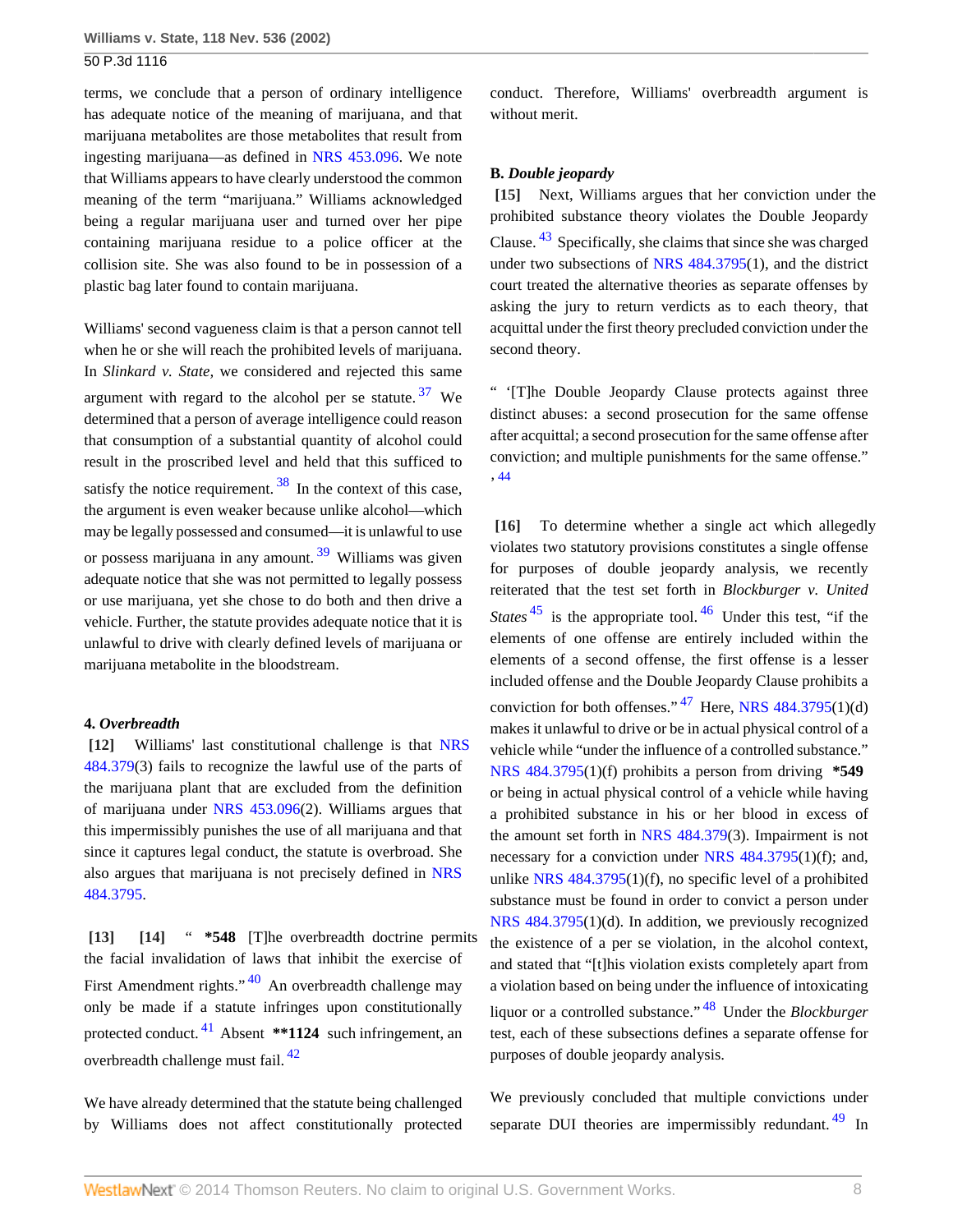<span id="page-8-3"></span>*Dossey v. State,* <sup>[50](#page-11-32)</sup> the driver was charged and convicted of three counts of driving while intoxicated, **\*\*1125** each brought under a different subsection of [NRS 484.379](http://www.westlaw.com/Link/Document/FullText?findType=L&pubNum=1000363&cite=NVST484.379&originatingDoc=Ia70b58e8f53911d99439b076ef9ec4de&refType=LQ&originationContext=document&vr=3.0&rs=cblt1.0&transitionType=DocumentItem&contextData=(sc.Search))(1). We concluded "that the [L]egislature intended the subsections of [the DUI] statute to define alternative means of committing a single offense, not separable offenses permitting a conviction of multiple counts based on a single act."<sup>[51](#page-11-33)</sup> Accordingly, using the redundant conviction analysis, we vacated the conviction on two of the counts as redundant but affirmed the conviction and sentence as to the third count.

<span id="page-8-5"></span>Under [NRS 173.075](http://www.westlaw.com/Link/Document/FullText?findType=L&pubNum=1000363&cite=NVST173.075&originatingDoc=Ia70b58e8f53911d99439b076ef9ec4de&refType=LQ&originationContext=document&vr=3.0&rs=cblt1.0&transitionType=DocumentItem&contextData=(sc.Search))(2), alternative means of committing a crime may be alleged within a single count. We previously have held that although a charging document may set forth alternative means of committing an offense within a single count, alternative offenses must be charged in separate counts. [52](#page-11-34) Further, setting forth alternative and distinct theories of prosecution in one count **\*550** does not fail to give the defendant adequate notice of the charges against him. [53](#page-11-35) Based on our decision in *Dossey,* the State properly alleged alternative theories in one count. The purpose of [NRS](http://www.westlaw.com/Link/Document/FullText?findType=L&pubNum=1000363&cite=NVST173.075&originatingDoc=Ia70b58e8f53911d99439b076ef9ec4de&refType=LQ&originationContext=document&vr=3.0&rs=cblt1.0&transitionType=DocumentItem&contextData=(sc.Search)) [173.075](http://www.westlaw.com/Link/Document/FullText?findType=L&pubNum=1000363&cite=NVST173.075&originatingDoc=Ia70b58e8f53911d99439b076ef9ec4de&refType=LQ&originationContext=document&vr=3.0&rs=cblt1.0&transitionType=DocumentItem&contextData=(sc.Search)) is clearly to ensure that the defendant is given proper notice of the charges he is faced with so as to adequately defend against them. The record here indicates that Williams was clearly on notice as to the charges she faced.

<span id="page-8-6"></span>We conclude that NRS  $484.3795(1)(d)$  and (f) constitute alternative means of committing an offense and that appellant's acquittal under the one subsection and her conviction under the other does not violate the Double Jeopardy Clause. Further, we conclude that Williams' argument also lacks merit because she has been subjected to only one prosecution and one punishment for each DUI charge.

# **C.** *Proximate cause*

Williams claims that the trial court erred in excluding evidence of the county's purported negligence because that decision improperly shifted the burden of proof to the defense on the issue of proximate cause. We disagree.

<span id="page-8-1"></span><span id="page-8-0"></span>**[\[17\]](#page-2-3) [\[18\]](#page-2-4)** The State's motion in limine to exclude this evidence was granted on the basis that any purported negligence by a third party would not exculpate Williams if she was found to be a proximate cause of the deaths. Proximate cause was defined in Jury Instruction No. 15, which stated:

"Proximate Cause" is that cause which is natural and a continuous sequence, unbroken by any other intervening causes, that produces the injury and without which the injury would not have occurred.

<span id="page-8-4"></span>A proximate cause of an injury can be said to be that which necessarily sets in operation the factors that accomplish the injury.

The contributory negligence of another does not exonerate the defendant unless the other's negligence was the sole cause of injury.

<span id="page-8-7"></span>We have previously held that a similar instruction "was an accurate statement of Nevada law" because an intervening cause must be a "superseding cause" or the "sole cause" in order to completely excuse the prior act. [54](#page-11-36) We conclude that the instruction given in this case was also proper.

<span id="page-8-9"></span><span id="page-8-8"></span><span id="page-8-2"></span>**[\[19\]](#page-2-5) \*551** Further, we conclude that the district court did not abuse its discretion by excluding the evidence as irrelevant. [55](#page-11-37) Our point is illustrated by a California case involving similar facts. In *People v. Autry,* [56](#page-12-0) the California Court of Appeals considered the question of whether alleged negligence **\*\*1126** by a construction company in placing work crews in the median without the required attenuator truck behind the workers to absorb any collisions and prevent injuries to the workers relieved a defendant of criminal liability. There, as in this case, the defendant was charged with driving under the influence and seconddegree murder based on the deaths that resulted from the collision with the workers.  $57$  The court found as a matter of law that the construction company's alleged negligence was a preexisting condition and therefore could not be an intervening or superseding cause.<sup>[58](#page-12-2)</sup> The court reasoned that "[i]n the normal meaning of the words, ... an 'intervening' or 'superseding' cause which relieves the criminal actor of responsibility is one which 'breaks the chain of causation' *after* the defendant's *original* act." [59](#page-12-3)

<span id="page-8-12"></span><span id="page-8-11"></span><span id="page-8-10"></span>Likewise, in the present case, the county's placement of the teenagers in the median was a preexisting condition to Williams' act of veering off the road and colliding with the teenagers in the median. The district court thus properly held that any purported negligence would not exonerate Williams and properly rejected the evidence as irrelevant.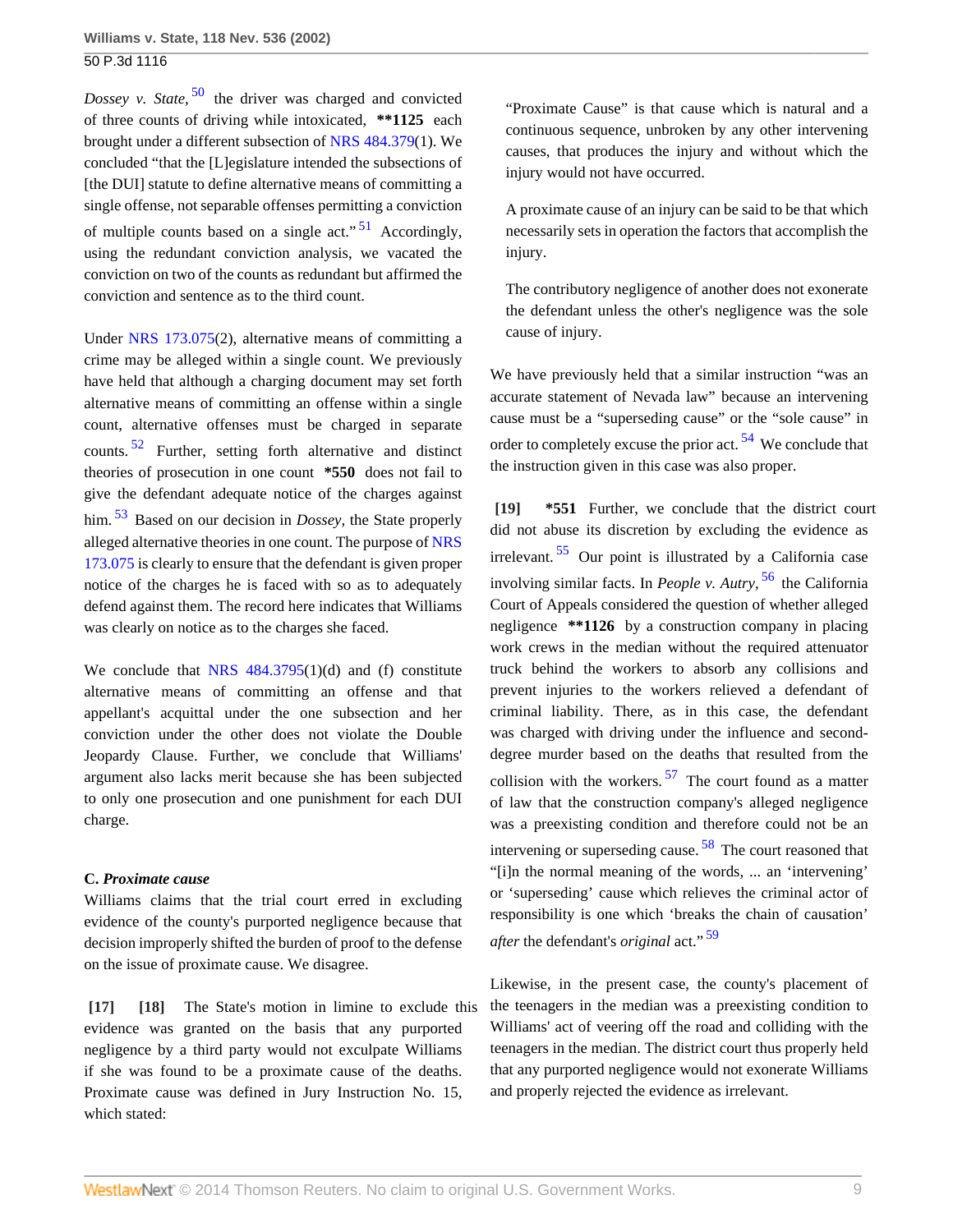We conclude that the district court properly exercised its discretion in concluding that evidence of the county's purported negligence was irrelevant because such negligence could not exculpate Williams. This decision did not shift the burden of proof because the State was still required to prove beyond a reasonable doubt that Williams was the proximate cause of the resulting deaths.

# **D.** *Destruction of evidence*

Williams next contends that her conviction should be vacated because the State failed to preserve her blood sample. Williams raised this argument in a motion to suppress the blood evidence **\*552** and also claims that the district court committed plain error in refusing to conduct a suppression hearing until the close of trial.

# **1.** *Suppression of evidence*

<span id="page-9-2"></span>In *Arizona v. Youngblood*, <sup>[60](#page-12-4)</sup> the United States Supreme Court held that the state's failure to preserve evidence does not warrant dismissal unless the defendant can show bad faith by the government and prejudice from the loss of the loss of the evidence.  $61$  We have reached a similar conclusion:

<span id="page-9-3"></span>[T]he State's loss or destruction of evidence constitutes a due process violation only if the defendant shows either that the State acted in bad faith or that the defendant suffered undue prejudice and the exculpatory value of the evidence was apparent before it was lost or destroyed. Where there is no bad faith, the defendant has the burden of showing prejudice. The defendant must show that " 'it could be reasonably anticipated that the evidence sought would be exculpatory and material to [the] defense." ' It is not sufficient to show " 'merely a hoped-for conclusion" ' or " 'that examination of the evidence would be helpful in preparing [a] defense." ' [62](#page-12-6)

<span id="page-9-5"></span><span id="page-9-4"></span>Additionally, in *State v. Hall,* we held that a lab's routine destruction of a DUI defendant's blood sample, after a year, did not constitute bad faith. [63](#page-12-7)

<span id="page-9-0"></span>**[\[20\]](#page-2-6)** Here, the blood evidence was not lost or destroyed by the State. Instead, without the State's knowledge, the blood sample was stored by an independent lab (APL) in an unrefrigerated location-according to the lab's normal procedures. Williams did not request a retest of her blood sample for over ten months after it was drawn. Upon request,

the State stipulated to allow the retest and there is no evidence that the State delayed the request in any way.

<span id="page-9-6"></span>The district court concluded that Williams had failed to show that the State acted in bad faith or that the exculpatory value of the **\*\*1127** blood samples was apparent or material to her defense at the time that it was stored at room temperature. Nevada case law, as clearly articulated in *Leonard v. State,* [64](#page-12-8) supports this conclusion. **\*553** Williams has failed to demonstrate how this decision was erroneous.

Accordingly, we conclude that the district court properly determined that Williams failed to show the non-refrigeration constituted a due process violation. We also concur with the district court's decision to allow the jury to consider all of the evidence relating to the original test, the retest, the delay in retesting, and the lack of refrigeration. The jury was free to weigh the evidence as it deemed appropriate.

### **2.** *Delay in suppression hearing*

<span id="page-9-1"></span>**[\[21\]](#page-3-0)** Williams claims that the trial court's refusal to conduct an evidentiary hearing on her motion to suppress the blood evidence until after the close of trial was plain error.

The fact that Williams' blood samples had not been refrigerated did not become known until near the end of the presentation of evidence phase, when Williams sought to introduce the retest results and the testimony of an expert witness not previously disclosed to the State. The State had introduced the blood evidence and the lab analyst's testimony, without objection, six days before this information became known. When this new information arose, the district court recognized that this information was new to all parties and considered the motion to suppress but denied it, without prejudice, on the basis that given the stage of the proceedings, it was not timely.

The district court allowed counsel on both sides to examine the expert offered by Williams outside the presence of the jury. After hearing the testimony, the district court ruled that it would allow both sides ample time to examine the witness in the presence of the jury and would allow both sides to elicit testimony as to how the blood evidence would have been affected by the delay in retesting and by having been stored at room temperature. The district court also advised the parties that if the motion to suppress was renewed post-trial, an evidentiary hearing would then be conducted.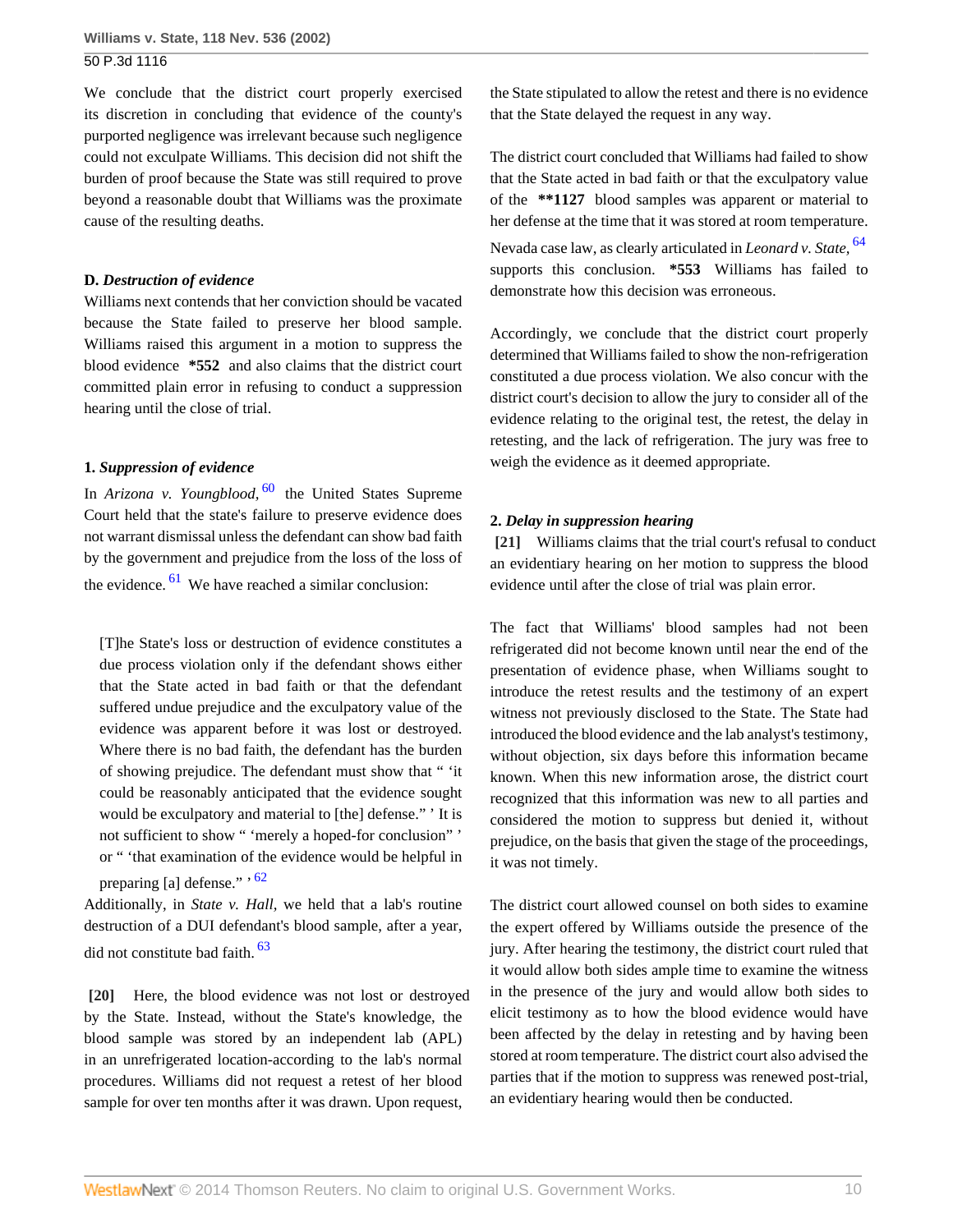[NRS 174.125\(](http://www.westlaw.com/Link/Document/FullText?findType=L&pubNum=1000363&cite=NVST174.125&originatingDoc=Ia70b58e8f53911d99439b076ef9ec4de&refType=LQ&originationContext=document&vr=3.0&rs=cblt1.0&transitionType=DocumentItem&contextData=(sc.Search))1) provides that motions to suppress evidence must be made before trial, unless the moving party was unaware of the grounds for the motion before trial. [NRS](http://www.westlaw.com/Link/Document/FullText?findType=L&pubNum=1000363&cite=NVST174.125&originatingDoc=Ia70b58e8f53911d99439b076ef9ec4de&refType=LQ&originationContext=document&vr=3.0&rs=cblt1.0&transitionType=DocumentItem&contextData=(sc.Search))  $174.125(3)(a)$  $174.125(3)(a)$  requires that motions to suppress "must be made in writing not less than 15 days before the date set for trial" except in certain circumstances not present in this case. [NRS 174.125\(](http://www.westlaw.com/Link/Document/FullText?findType=L&pubNum=1000363&cite=NVST174.125&originatingDoc=Ia70b58e8f53911d99439b076ef9ec4de&refType=LQ&originationContext=document&vr=3.0&rs=cblt1.0&transitionType=DocumentItem&contextData=(sc.Search))3)(b) allows the district court to permit the motion to be filed at a later date "if a defendant waives hearing on the motion or for other good cause shown."

Here, Williams was unaware of the grounds for filing the motion before trial. The district court could have thus considered **\*554** the motion during trial under [NRS 174.125](http://www.westlaw.com/Link/Document/FullText?findType=L&pubNum=1000363&cite=NVST174.125&originatingDoc=Ia70b58e8f53911d99439b076ef9ec4de&refType=LQ&originationContext=document&vr=3.0&rs=cblt1.0&transitionType=DocumentItem&contextData=(sc.Search))(3)(b). However, the terms in the statute are discretionary and the decision to consider the motion was therefore within the discretion of the district court. The district court considered the motion but refused to stop the proceedings in order to immediately conduct an evidentiary hearing. We conclude that this decision was within the district court's discretion.

# **E.** *Other claims of error*

Williams further claims that the district court erred in admitting the testimony of the lab analyst who handled the blood sample, though Williams did not object or crossexamine the witness. In addition, Williams contends that the district court erred by prohibiting her attorney from talking about an unrelated case, in refusing a proffered jury instruction, and in admitting photographs of the victims taken at the scene of the collision. These arguments were fully briefed. We have considered them and conclude that they too lack merit.

Accordingly, we order the judgment of conviction affirmed.

# [MAUPIN](http://www.westlaw.com/Link/Document/FullText?findType=h&pubNum=176284&cite=0109171601&originatingDoc=Ia70b58e8f53911d99439b076ef9ec4de&refType=RQ&originationContext=document&vr=3.0&rs=cblt1.0&transitionType=DocumentItem&contextData=(sc.Search)), C.J., and [YOUNG,](http://www.westlaw.com/Link/Document/FullText?findType=h&pubNum=176284&cite=0165562601&originatingDoc=Ia70b58e8f53911d99439b076ef9ec4de&refType=RQ&originationContext=document&vr=3.0&rs=cblt1.0&transitionType=DocumentItem&contextData=(sc.Search)) [SHEARING,](http://www.westlaw.com/Link/Document/FullText?findType=h&pubNum=176284&cite=0140761801&originatingDoc=Ia70b58e8f53911d99439b076ef9ec4de&refType=RQ&originationContext=document&vr=3.0&rs=cblt1.0&transitionType=DocumentItem&contextData=(sc.Search)) [AGOSTI,](http://www.westlaw.com/Link/Document/FullText?findType=h&pubNum=176284&cite=0104327901&originatingDoc=Ia70b58e8f53911d99439b076ef9ec4de&refType=RQ&originationContext=document&vr=3.0&rs=cblt1.0&transitionType=DocumentItem&contextData=(sc.Search)) [ROSE](http://www.westlaw.com/Link/Document/FullText?findType=h&pubNum=176284&cite=0231711201&originatingDoc=Ia70b58e8f53911d99439b076ef9ec4de&refType=RQ&originationContext=document&vr=3.0&rs=cblt1.0&transitionType=DocumentItem&contextData=(sc.Search)) and [BECKER](http://www.westlaw.com/Link/Document/FullText?findType=h&pubNum=176284&cite=0153094501&originatingDoc=Ia70b58e8f53911d99439b076ef9ec4de&refType=RQ&originationContext=document&vr=3.0&rs=cblt1.0&transitionType=DocumentItem&contextData=(sc.Search)), JJ., concur.

# **Parallel Citations**

## 50 P.3d 1116

#### Footnotes

- <span id="page-10-0"></span>[1](#page-4-3) 1999 Nev. Stat., ch. 622, § 23, at 3415–16.
- <span id="page-10-1"></span>[2](#page-4-4) *Id.* § 28, at 3422.
- <span id="page-10-2"></span>[3](#page-4-5) S.B. 481, 70th Leg. (Nev.1999) (referred to Senate Comm. on Judiciary on March 18, 1999).
- <span id="page-10-3"></span>[4](#page-4-6) Hearing on S.B. 481 Before the Senate Comm. on Judiciary, 70th Leg., 6 (Nev., April 9, 1999).
- <span id="page-10-4"></span>[5](#page-4-7) Hearing on S.B. 481 Before the Assembly Comm. on Judiciary, 70th Leg., 12–15 (Nev., May 5, 1999).
- <span id="page-10-5"></span>[6](#page-4-8) [U.S. Const. amend. XIV, § 1;](http://www.westlaw.com/Link/Document/FullText?findType=L&pubNum=1000546&cite=USCOAMENDXIVS1&originatingDoc=Ia70b58e8f53911d99439b076ef9ec4de&refType=LQ&originationContext=document&vr=3.0&rs=cblt1.0&transitionType=DocumentItem&contextData=(sc.Search)) [Nev. Const. art. 4, § 21](http://www.westlaw.com/Link/Document/FullText?findType=L&pubNum=1000363&cite=NVCNART4S21&originatingDoc=Ia70b58e8f53911d99439b076ef9ec4de&refType=LQ&originationContext=document&vr=3.0&rs=cblt1.0&transitionType=DocumentItem&contextData=(sc.Search)).
- <span id="page-10-6"></span>[7](#page-4-9) *See Gaines v. State,* [116 Nev. 359, 371, 998 P.2d 166, 173 \(2000\).](http://www.westlaw.com/Link/Document/FullText?findType=Y&serNum=2000073593&pubNum=661&originationContext=document&vr=3.0&rs=cblt1.0&transitionType=DocumentItem&contextData=(sc.Search)#co_pp_sp_661_173)
- <span id="page-10-7"></span>[8](#page-4-10) *Id.*
- <span id="page-10-8"></span>[9](#page-4-11) *Id.*
- <span id="page-10-9"></span>[10](#page-4-12) *Id.*
- <span id="page-10-10"></span>[11](#page-5-2) *Zamarripa v. District Court,* [103 Nev. 638, 642, 747 P.2d 1386, 1388 \(1987\)](http://www.westlaw.com/Link/Document/FullText?findType=Y&serNum=1988006203&pubNum=661&originationContext=document&vr=3.0&rs=cblt1.0&transitionType=DocumentItem&contextData=(sc.Search)#co_pp_sp_661_1388).
- <span id="page-10-11"></span>[12](#page-5-3) *State v. Phillips,* [178 Ariz. 368, 873 P.2d 706, 709 & n. 5 \(Ct.App.1994\);](http://www.westlaw.com/Link/Document/FullText?findType=Y&serNum=1994092420&pubNum=661&originationContext=document&vr=3.0&rs=cblt1.0&transitionType=DocumentItem&contextData=(sc.Search)#co_pp_sp_661_709) *see also Shepler v. State,* [758 N.E.2d 966, 969](http://www.westlaw.com/Link/Document/FullText?findType=Y&serNum=2001992809&pubNum=578&originationContext=document&vr=3.0&rs=cblt1.0&transitionType=DocumentItem&contextData=(sc.Search)#co_pp_sp_578_969) [\(Ind.Ct.App.2001\);](http://www.westlaw.com/Link/Document/FullText?findType=Y&serNum=2001992809&pubNum=578&originationContext=document&vr=3.0&rs=cblt1.0&transitionType=DocumentItem&contextData=(sc.Search)#co_pp_sp_578_969) *People v. Gassman,* [251 Ill.App.3d 681, 190 Ill.Dec. 815, 622 N.E.2d 845, 853 \(1993\)](http://www.westlaw.com/Link/Document/FullText?findType=Y&serNum=1993204455&pubNum=578&originationContext=document&vr=3.0&rs=cblt1.0&transitionType=DocumentItem&contextData=(sc.Search)#co_pp_sp_578_853).
- <span id="page-10-12"></span>[13](#page-5-4) *Sheriff v. Martin,* [99 Nev. 336, 340, 662 P.2d 634, 637 \(1983\).](http://www.westlaw.com/Link/Document/FullText?findType=Y&serNum=1983120269&pubNum=661&originationContext=document&vr=3.0&rs=cblt1.0&transitionType=DocumentItem&contextData=(sc.Search)#co_pp_sp_661_637)
- <span id="page-10-13"></span>[14](#page-5-5) *Heller v. Doe,* [509 U.S. 312, 320–21, 113 S.Ct. 2637, 125 L.Ed.2d 257 \(1993\)](http://www.westlaw.com/Link/Document/FullText?findType=Y&serNum=1993129064&pubNum=708&originationContext=document&vr=3.0&rs=cblt1.0&transitionType=DocumentItem&contextData=(sc.Search)) (citations omitted) (emphasis added).
- <span id="page-10-14"></span>[15](#page-5-6) In considering this legislation, the Legislature received information that nine other states had already enacted per se drug statutes. These states included Arizona, Georgia, Illinois, Indiana, Iowa, Minnesota, Rhode Island, South Dakota, and Utah. At the time, statutes in Arizona, Georgia, and Illinois had been challenged and found to be a proper exercise of legislative authority. Since then, Indiana and Iowa have also upheld their per se drug statutes. *Shepler,* [758 N.E.2d at 969;](http://www.westlaw.com/Link/Document/FullText?findType=Y&serNum=2001992809&pubNum=578&originationContext=document&vr=3.0&rs=cblt1.0&transitionType=DocumentItem&contextData=(sc.Search)#co_pp_sp_578_969) *[Loder v. Iowa Dept. of Transp.,](http://www.westlaw.com/Link/Document/FullText?findType=Y&serNum=2000646229&pubNum=595&originationContext=document&vr=3.0&rs=cblt1.0&transitionType=DocumentItem&contextData=(sc.Search)#co_pp_sp_595_516)* 622 [N.W.2d 513, 516 \(Iowa Ct.App.2000\).](http://www.westlaw.com/Link/Document/FullText?findType=Y&serNum=2000646229&pubNum=595&originationContext=document&vr=3.0&rs=cblt1.0&transitionType=DocumentItem&contextData=(sc.Search)#co_pp_sp_595_516) Based on another statute providing for medical use of marijuana, Georgia concluded that as to marijuana, the per se drug statute violated the Equal Protection Clause because it treated legal and illegal marijuana users differently without a rational basis. *Love v. State,* [271 Ga. 398, 517 S.E.2d 53, 57 \(1999\).](http://www.westlaw.com/Link/Document/FullText?findType=Y&serNum=1999131383&pubNum=711&originationContext=document&vr=3.0&rs=cblt1.0&transitionType=DocumentItem&contextData=(sc.Search)#co_pp_sp_711_57) However, Georgia has subsequently recognized the validity of the statute as applied to drivers with cocaine in their system. *See Carthon v. State,* [248 Ga.App. 738, 548 S.E.2d 649, 654](http://www.westlaw.com/Link/Document/FullText?findType=Y&serNum=2001243588&pubNum=711&originationContext=document&vr=3.0&rs=cblt1.0&transitionType=DocumentItem&contextData=(sc.Search)#co_pp_sp_711_654) [\(2001\);](http://www.westlaw.com/Link/Document/FullText?findType=Y&serNum=2001243588&pubNum=711&originationContext=document&vr=3.0&rs=cblt1.0&transitionType=DocumentItem&contextData=(sc.Search)#co_pp_sp_711_654) *Keenum v. State,* [248 Ga.App. 474, 546 S.E.2d 288, 289 \(2001\).](http://www.westlaw.com/Link/Document/FullText?findType=Y&serNum=2001159084&pubNum=711&originationContext=document&vr=3.0&rs=cblt1.0&transitionType=DocumentItem&contextData=(sc.Search)#co_pp_sp_711_289)
- <span id="page-10-15"></span>[16](#page-5-7) *Sereika v. State,* [114 Nev. 142, 149, 955 P.2d 175, 180 \(1998\)](http://www.westlaw.com/Link/Document/FullText?findType=Y&serNum=1998061146&pubNum=661&originationContext=document&vr=3.0&rs=cblt1.0&transitionType=DocumentItem&contextData=(sc.Search)#co_pp_sp_661_180).
- <span id="page-10-16"></span>[17](#page-5-8) [873 P.2d at 710.](http://www.westlaw.com/Link/Document/FullText?findType=Y&serNum=1994092420&pubNum=661&originationContext=document&vr=3.0&rs=cblt1.0&transitionType=DocumentItem&contextData=(sc.Search)#co_pp_sp_661_710)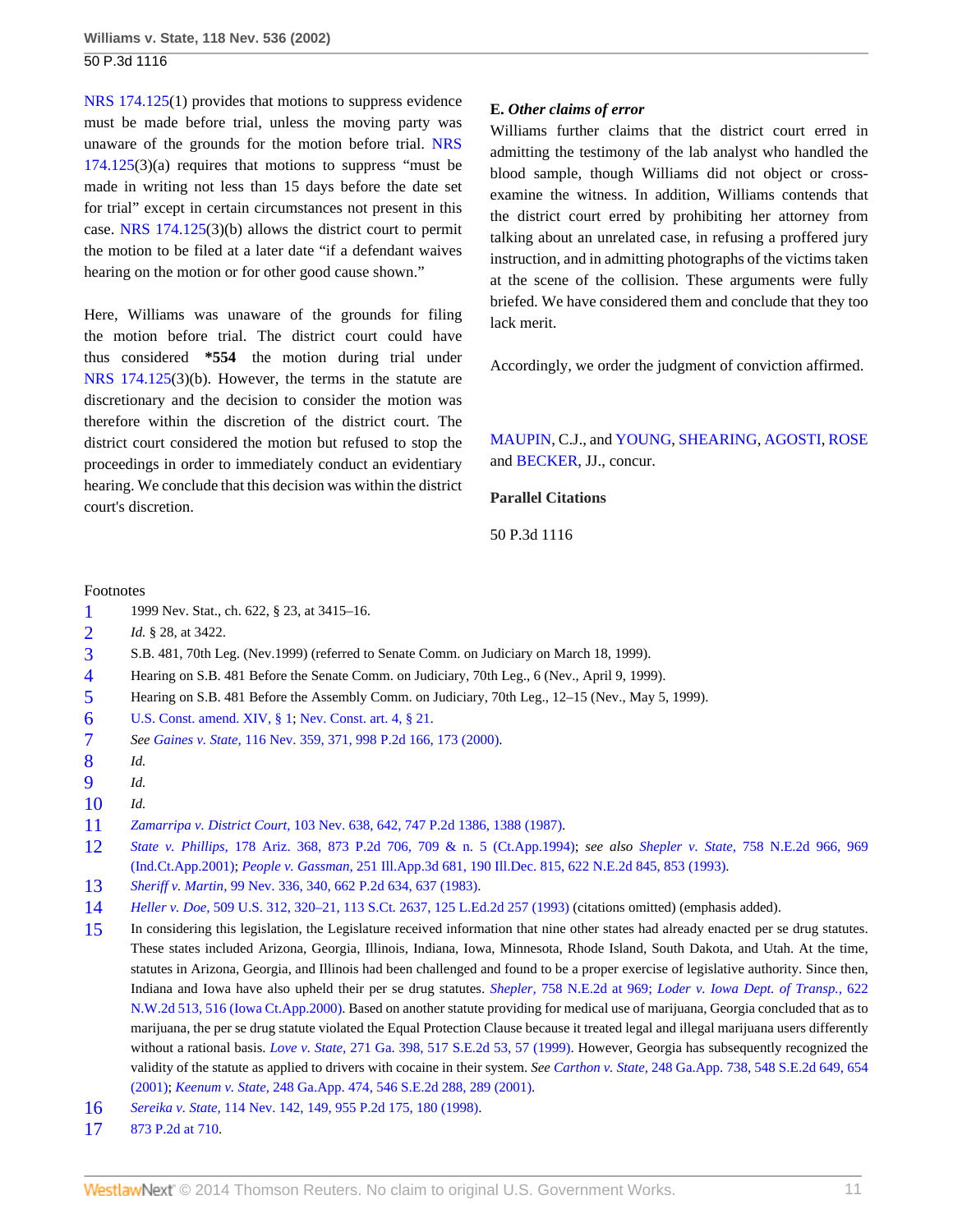- <span id="page-11-0"></span>Marinol is a drug containing one of the active ingredients in marijuana.
- <span id="page-11-1"></span> Though Nevada voters in the 2000 election approved a referendum authorizing the Legislature to draft a medicinal marijuana statute, the referendum was passed after Williams' collision and such a statute has not yet been enacted.
- <span id="page-11-2"></span>509 U.S. at 319-21, 113 S.Ct. 2637.
- <span id="page-11-3"></span>*See Marbury v. Madison,* [5 U.S. \(1 Cranch\) 137, 177, 2 L.Ed. 60 \(1803\).](http://www.westlaw.com/Link/Document/FullText?findType=Y&serNum=1801123932&pubNum=780&originationContext=document&vr=3.0&rs=cblt1.0&transitionType=DocumentItem&contextData=(sc.Search)#co_pp_sp_780_177)
- <span id="page-11-4"></span>[U.S. Const. amend. XIV, § 1.](http://www.westlaw.com/Link/Document/FullText?findType=L&pubNum=1000546&cite=USCOAMENDXIVS1&originatingDoc=Ia70b58e8f53911d99439b076ef9ec4de&refType=LQ&originationContext=document&vr=3.0&rs=cblt1.0&transitionType=DocumentItem&contextData=(sc.Search))
- <span id="page-11-5"></span>*Heller,* [509 U.S. at 319–21, 113 S.Ct. 2637.](http://www.westlaw.com/Link/Document/FullText?findType=Y&serNum=1993129064&pubNum=708&originationContext=document&vr=3.0&rs=cblt1.0&transitionType=DocumentItem&contextData=(sc.Search))
- <span id="page-11-6"></span>*Id.* [at 320–21, 113 S.Ct. 2637](http://www.westlaw.com/Link/Document/FullText?findType=Y&serNum=1993129064&pubNum=708&originationContext=document&vr=3.0&rs=cblt1.0&transitionType=DocumentItem&contextData=(sc.Search)).
- <span id="page-11-7"></span>*Id.* [at 321, 113 S.Ct. 2637.](http://www.westlaw.com/Link/Document/FullText?findType=Y&serNum=1993129064&pubNum=708&originationContext=document&vr=3.0&rs=cblt1.0&transitionType=DocumentItem&contextData=(sc.Search))
- <span id="page-11-8"></span>*United States v. Harriss,* [347 U.S. 612, 617, 74 S.Ct. 808, 98 L.Ed. 989 \(1954\).](http://www.westlaw.com/Link/Document/FullText?findType=Y&serNum=1954120885&pubNum=708&originationContext=document&vr=3.0&rs=cblt1.0&transitionType=DocumentItem&contextData=(sc.Search))
- <span id="page-11-9"></span>*Martin,* [99 Nev. at 340, 662 P.2d at 637](http://www.westlaw.com/Link/Document/FullText?findType=Y&serNum=1983120269&pubNum=661&originationContext=document&vr=3.0&rs=cblt1.0&transitionType=DocumentItem&contextData=(sc.Search)#co_pp_sp_661_637).
- <span id="page-11-10"></span> *Sheriff v. Vlasak,* [111 Nev. 59, 61, 888 P.2d 441, 443 \(1995\)](http://www.westlaw.com/Link/Document/FullText?findType=Y&serNum=1995036027&pubNum=661&originationContext=document&vr=3.0&rs=cblt1.0&transitionType=DocumentItem&contextData=(sc.Search)#co_pp_sp_661_443) (quoting *Wilmeth v. State,* [96 Nev. 403, 405, 610 P.2d 735, 737 \(1980\)](http://www.westlaw.com/Link/Document/FullText?findType=Y&serNum=1980114613&pubNum=661&originationContext=document&vr=3.0&rs=cblt1.0&transitionType=DocumentItem&contextData=(sc.Search)#co_pp_sp_661_737) (citations omitted)).
- <span id="page-11-11"></span>*Id.*
- <span id="page-11-12"></span>*Id.* at 61–62, [888 P.2d at 443](http://www.westlaw.com/Link/Document/FullText?findType=Y&serNum=1995036027&pubNum=661&originationContext=document&vr=3.0&rs=cblt1.0&transitionType=DocumentItem&contextData=(sc.Search)#co_pp_sp_661_443).
- <span id="page-11-13"></span>[873 P.2d at 708–09](http://www.westlaw.com/Link/Document/FullText?findType=Y&serNum=1994092420&pubNum=661&originationContext=document&vr=3.0&rs=cblt1.0&transitionType=DocumentItem&contextData=(sc.Search)#co_pp_sp_661_708).
- <span id="page-11-14"></span>*Id.* [at 709.](http://www.westlaw.com/Link/Document/FullText?findType=Y&serNum=1994092420&originationContext=document&vr=3.0&rs=cblt1.0&transitionType=DocumentItem&contextData=(sc.Search))
- <span id="page-11-15"></span>*Id.*
- <span id="page-11-16"></span>*Gassman,* [190 Ill.Dec. 815, 622 N.E.2d at 853.](http://www.westlaw.com/Link/Document/FullText?findType=Y&serNum=1993204455&pubNum=578&originationContext=document&vr=3.0&rs=cblt1.0&transitionType=DocumentItem&contextData=(sc.Search)#co_pp_sp_578_853)
- <span id="page-11-17"></span>*See* [625 Ill. Comp. Stat. Ann. 5/11–501\(a\)\(6\)](http://www.westlaw.com/Link/Document/FullText?findType=L&pubNum=1000008&cite=IL625S5%2f11-501&originatingDoc=Ia70b58e8f53911d99439b076ef9ec4de&refType=SP&originationContext=document&vr=3.0&rs=cblt1.0&transitionType=DocumentItem&contextData=(sc.Search)#co_pp_1496000051ed7) (West Supp.2002).
- <span id="page-11-18"></span>*See Random House Webster's College Dictionary* 823 (2d ed.1996).
- <span id="page-11-19"></span>[106 Nev. 393, 395, 793 P.2d 1330, 1331 \(1990\)](http://www.westlaw.com/Link/Document/FullText?findType=Y&serNum=1990100782&pubNum=661&originationContext=document&vr=3.0&rs=cblt1.0&transitionType=DocumentItem&contextData=(sc.Search)#co_pp_sp_661_1331).
- <span id="page-11-20"></span>*Id.*
- <span id="page-11-21"></span>[NRS 453.336](http://www.westlaw.com/Link/Document/FullText?findType=L&pubNum=1000363&cite=NVST453.336&originatingDoc=Ia70b58e8f53911d99439b076ef9ec4de&refType=LQ&originationContext=document&vr=3.0&rs=cblt1.0&transitionType=DocumentItem&contextData=(sc.Search)) (possession of a controlled substance); [NRS 453.411](http://www.westlaw.com/Link/Document/FullText?findType=L&pubNum=1000363&cite=NVST453.411&originatingDoc=Ia70b58e8f53911d99439b076ef9ec4de&refType=LQ&originationContext=document&vr=3.0&rs=cblt1.0&transitionType=DocumentItem&contextData=(sc.Search)) (being under the influence of a controlled substance).
- <span id="page-11-22"></span>*Chicago v. Morales,* [527 U.S. 41, 52, 119 S.Ct. 1849, 144 L.Ed.2d 67 \(1999\)](http://www.westlaw.com/Link/Document/FullText?findType=Y&serNum=1999137113&pubNum=708&originationContext=document&vr=3.0&rs=cblt1.0&transitionType=DocumentItem&contextData=(sc.Search)) (plurality opinion).
- <span id="page-11-23"></span>*Hoffman Estates v. Flipside, Hoffman Estates,* [455 U.S. 489, 494, 102 S.Ct. 1186, 71 L.Ed.2d 362 \(1982\).](http://www.westlaw.com/Link/Document/FullText?findType=Y&serNum=1982109837&pubNum=708&originationContext=document&vr=3.0&rs=cblt1.0&transitionType=DocumentItem&contextData=(sc.Search))
- <span id="page-11-24"></span>*Id.*
- <span id="page-11-25"></span>[U.S. Const. amend. V.](http://www.westlaw.com/Link/Document/FullText?findType=L&pubNum=1000546&cite=USCOAMENDV&originatingDoc=Ia70b58e8f53911d99439b076ef9ec4de&refType=LQ&originationContext=document&vr=3.0&rs=cblt1.0&transitionType=DocumentItem&contextData=(sc.Search))
- <span id="page-11-26"></span> *Gordon v. District Court,* [112 Nev. 216, 220, 913 P.2d 240, 243 \(1996\)](http://www.westlaw.com/Link/Document/FullText?findType=Y&serNum=1996063328&pubNum=661&originationContext=document&vr=3.0&rs=cblt1.0&transitionType=DocumentItem&contextData=(sc.Search)#co_pp_sp_661_243) (quoting *United States v. Halper,* [490 U.S. 435, 440, 109 S.Ct.](http://www.westlaw.com/Link/Document/FullText?findType=Y&serNum=1989072195&pubNum=708&originationContext=document&vr=3.0&rs=cblt1.0&transitionType=DocumentItem&contextData=(sc.Search)) [1892, 104 L.Ed.2d 487 \(1989\),](http://www.westlaw.com/Link/Document/FullText?findType=Y&serNum=1989072195&pubNum=708&originationContext=document&vr=3.0&rs=cblt1.0&transitionType=DocumentItem&contextData=(sc.Search)) *abrogated on other grounds by Hudson v. United States,* [522 U.S. 93, 118 S.Ct. 488, 139 L.Ed.2d](http://www.westlaw.com/Link/Document/FullText?findType=Y&serNum=1997239921&pubNum=708&originationContext=document&vr=3.0&rs=cblt1.0&transitionType=DocumentItem&contextData=(sc.Search)) [450 \(1997\)\)](http://www.westlaw.com/Link/Document/FullText?findType=Y&serNum=1997239921&pubNum=708&originationContext=document&vr=3.0&rs=cblt1.0&transitionType=DocumentItem&contextData=(sc.Search)).
- <span id="page-11-27"></span>[284 U.S. 299, 52 S.Ct. 180, 76 L.Ed. 306 \(1932\).](http://www.westlaw.com/Link/Document/FullText?findType=Y&serNum=1932123779&pubNum=708&originationContext=document&vr=3.0&rs=cblt1.0&transitionType=DocumentItem&contextData=(sc.Search))
- <span id="page-11-28"></span>*Barton v. State,* [117 Nev. 686, ––––, 30 P.3d 1103, 1107 \(2001\)](http://www.westlaw.com/Link/Document/FullText?findType=Y&serNum=2001783627&pubNum=4645&originationContext=document&vr=3.0&rs=cblt1.0&transitionType=DocumentItem&contextData=(sc.Search)#co_pp_sp_4645_1107).
- <span id="page-11-29"></span>*Id.*
- <span id="page-11-30"></span> *Long v. State,* [109 Nev. 523, 530, 853 P.2d 112, 116 \(1993\);](http://www.westlaw.com/Link/Document/FullText?findType=Y&serNum=1993115729&pubNum=661&originationContext=document&vr=3.0&rs=cblt1.0&transitionType=DocumentItem&contextData=(sc.Search)#co_pp_sp_661_116) *see also State v. Dow,* [72 Haw. 56, 806 P.2d 402, 405–07 \(1991\)](http://www.westlaw.com/Link/Document/FullText?findType=Y&serNum=1991039503&pubNum=661&originationContext=document&vr=3.0&rs=cblt1.0&transitionType=DocumentItem&contextData=(sc.Search)#co_pp_sp_661_405) (holding that Hawaii's DUI statute "provides two alternative means of proving a single offense" and that trying a defendant on a per se DUI theory, after she had been "acquitted" of the impairment theory, did not constitute double jeopardy because "acquittal" on one theory was not fatal to completely separate theory); *State v. Abbott,* [15 Or.App. 205, 514 P.2d 355 \(1973\)](http://www.westlaw.com/Link/Document/FullText?findType=Y&serNum=1973125013&pubNum=661&originationContext=document&vr=3.0&rs=cblt1.0&transitionType=DocumentItem&contextData=(sc.Search)) (holding that there was no prohibition against convicting a defendant of a per se violation while simultaneously acquitting a defendant of driving under the influence); *State v. Superior Court of Pima County,* [150 Ariz. 18, 721 P.2d 676 \(Ct.App.1986\)](http://www.westlaw.com/Link/Document/FullText?findType=Y&serNum=1986137454&pubNum=661&originationContext=document&vr=3.0&rs=cblt1.0&transitionType=DocumentItem&contextData=(sc.Search)) (explaining that per se violation and driving under the influence involve different factual elements).
- <span id="page-11-31"></span> *Dossey v. State,* [114 Nev. 904, 964 P.2d 782 \(1998\)](http://www.westlaw.com/Link/Document/FullText?findType=Y&serNum=1998185688&pubNum=661&originationContext=document&vr=3.0&rs=cblt1.0&transitionType=DocumentItem&contextData=(sc.Search)); *see also Albitre v. State,* [103 Nev. 281, 283, 738 P.2d 1307, 1309 \(1987\)](http://www.westlaw.com/Link/Document/FullText?findType=Y&serNum=1987081530&pubNum=661&originationContext=document&vr=3.0&rs=cblt1.0&transitionType=DocumentItem&contextData=(sc.Search)#co_pp_sp_661_1309) (holding that "redundant convictions that do not comport with legislative intent" should be stricken).
- <span id="page-11-32"></span>[114 Nev. at 904, 964 P.2d at 782](http://www.westlaw.com/Link/Document/FullText?findType=Y&serNum=1998185688&pubNum=661&originationContext=document&vr=3.0&rs=cblt1.0&transitionType=DocumentItem&contextData=(sc.Search)#co_pp_sp_661_782).
- <span id="page-11-33"></span>*Id.* [at 909, 964 P.2d at 785](http://www.westlaw.com/Link/Document/FullText?findType=Y&serNum=1998185688&pubNum=661&originationContext=document&vr=3.0&rs=cblt1.0&transitionType=DocumentItem&contextData=(sc.Search)#co_pp_sp_661_785).
- <span id="page-11-34"></span>*Jenkins v. District Court,* [109 Nev. 337, 339–40, 849 P.2d 1055, 1057 \(1993\).](http://www.westlaw.com/Link/Document/FullText?findType=Y&serNum=1993076898&pubNum=661&originationContext=document&vr=3.0&rs=cblt1.0&transitionType=DocumentItem&contextData=(sc.Search)#co_pp_sp_661_1057)
- <span id="page-11-35"></span>*Sheriff v. Aesoph,* [100 Nev. 477, 478, 686 P.2d 237, 238 \(1984\).](http://www.westlaw.com/Link/Document/FullText?findType=Y&serNum=1984140597&pubNum=661&originationContext=document&vr=3.0&rs=cblt1.0&transitionType=DocumentItem&contextData=(sc.Search)#co_pp_sp_661_238)
- <span id="page-11-36"></span>*Etcheverry v. State,* [107 Nev. 782, 785, 821 P.2d 350, 351 \(1991\).](http://www.westlaw.com/Link/Document/FullText?findType=Y&serNum=1991189149&pubNum=661&originationContext=document&vr=3.0&rs=cblt1.0&transitionType=DocumentItem&contextData=(sc.Search)#co_pp_sp_661_351)
- <span id="page-11-37"></span> [NRS 48.025](http://www.westlaw.com/Link/Document/FullText?findType=L&pubNum=1000363&cite=NVST48.025&originatingDoc=Ia70b58e8f53911d99439b076ef9ec4de&refType=LQ&originationContext=document&vr=3.0&rs=cblt1.0&transitionType=DocumentItem&contextData=(sc.Search)) provides that only relevant evidence is admissible. The determination of whether evidence is relevant lies within the sound discretion of the trial judge. *Atkins v. State,* [112 Nev. 1122, 1127, 923 P.2d 1119, 1123 \(1996\)](http://www.westlaw.com/Link/Document/FullText?findType=Y&serNum=1996199953&pubNum=661&originationContext=document&vr=3.0&rs=cblt1.0&transitionType=DocumentItem&contextData=(sc.Search)#co_pp_sp_661_1123). That decision will not be disturbed on appeal "absent a clear abuse of that discretion." *Id.*